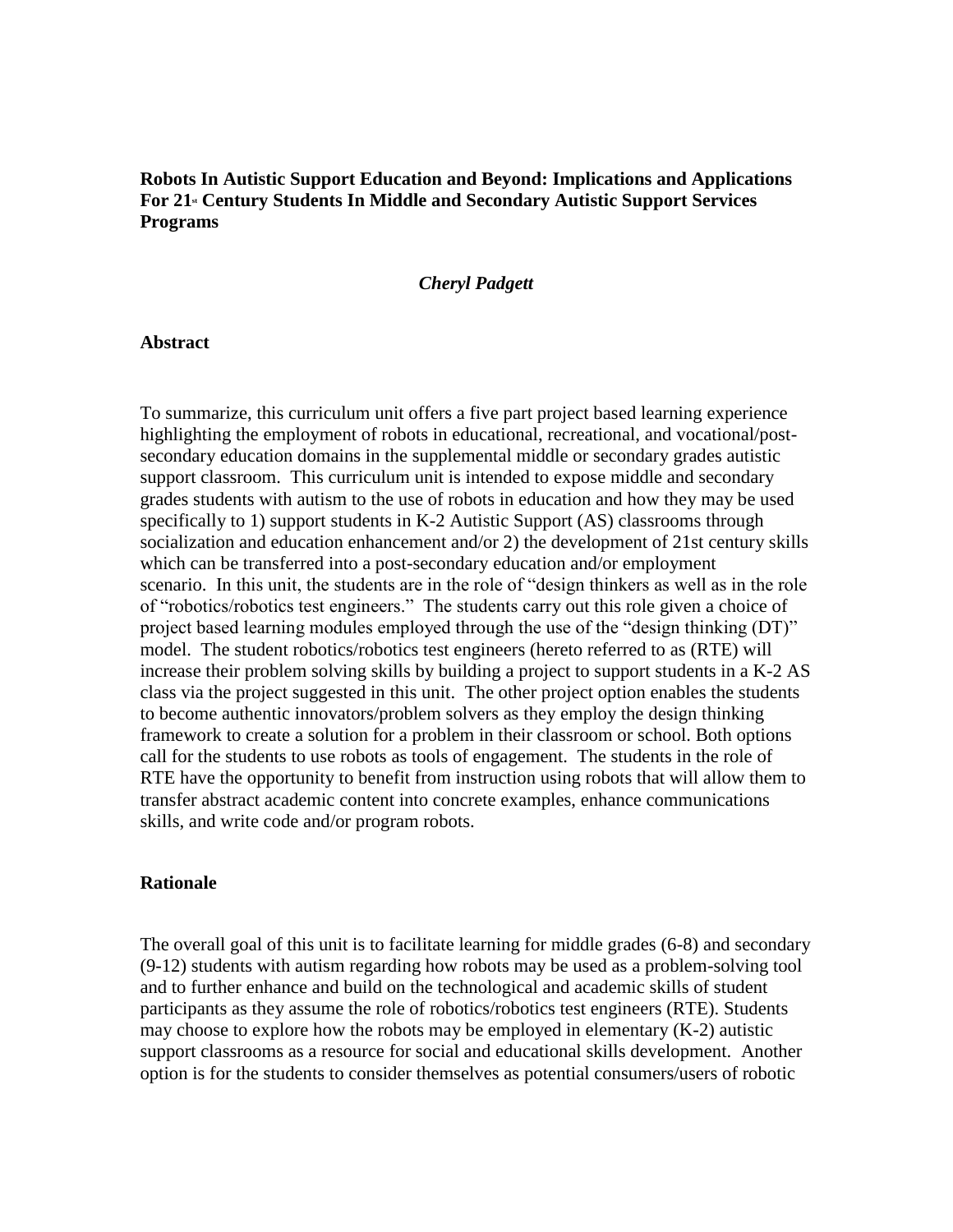intelligence, lab practitioners/designers of robotic structures, and members of communities applying moral compasses to make decisions regarding ethical and equitable use of robots in order to benefit their classroom/school communities. Throughout the background section of this curriculum unit, I will discuss how teams consisting of teachers, paraprofessionals, and service providers (hereto referred to as facilitators of learning--- FOL) have already used robots to collect data relative to academic and social skills objectives as well as engage/enhance/support social /academic skills instruction. Furthermore, I contend that an affective learning outcome of this unit is that it will facilitate the development of 21st century technology based skills for students with Autism Spectrum Disorders (ASD).

Yet, there is another more affective learning outcome embedded in this unit which is specifically targeted to FOL of what is termed Low Incidence Special Education Programming. As a FOL of students with autism, I intentionally engage my students in learning experiences that are transferable to the home, community, and workplace settings. For example, I currently expose my students to authentic 21st century learning opportunities offered in the general education community such as technology and science fairs. As a result of exposure to technology fairs and STEM events offered by the School Ditrict of Philadelphia and intentional embedding of the International Society for Technology in Education (ISTE) standards in lessons, I am witnessing my students flourish in their strengths and exceed the boundaries of the label or diagnosis of having an ASD. Therefore, I hope for this unit to serve as a platform and a spring-board for even more special educators of students in Low Incidence programs to meaningfully access STEM content and develop world-class projects in both classroom and competitive spheres as well. In doing so, our students become collaborators, researchers, and members of a diverse learning community. I expect for the outcomes of this unit to advance the cause of students with disabilities so they are able to access meaningful STEM learning opportunities that can serve as a segue into high school CTE programs and/or other post-secondary transition experiences.

 In order for this to happen, it is imperative for users of this curriculum to develop relationships with educators and community partners outside of the Autistic Support classroom. For example, many schools have at least one science teacher involved in STEM activities or even a robotics club. I suggest we as FOL for students with special needs engage in planning or opportunities for our students to benefit from instructional classes with these educators from the general education community. Other options include reaching out to nearby universities or professional organizations to request classroom visits or demonstrations. In many instances, the traditional Commmunity Based Instruction model can be revisited to include site visits to a robotics lab, engineering site, or university location in order to facilitate experiential learning opportunities. Examples of low to no cost suggestions, and other ideas are included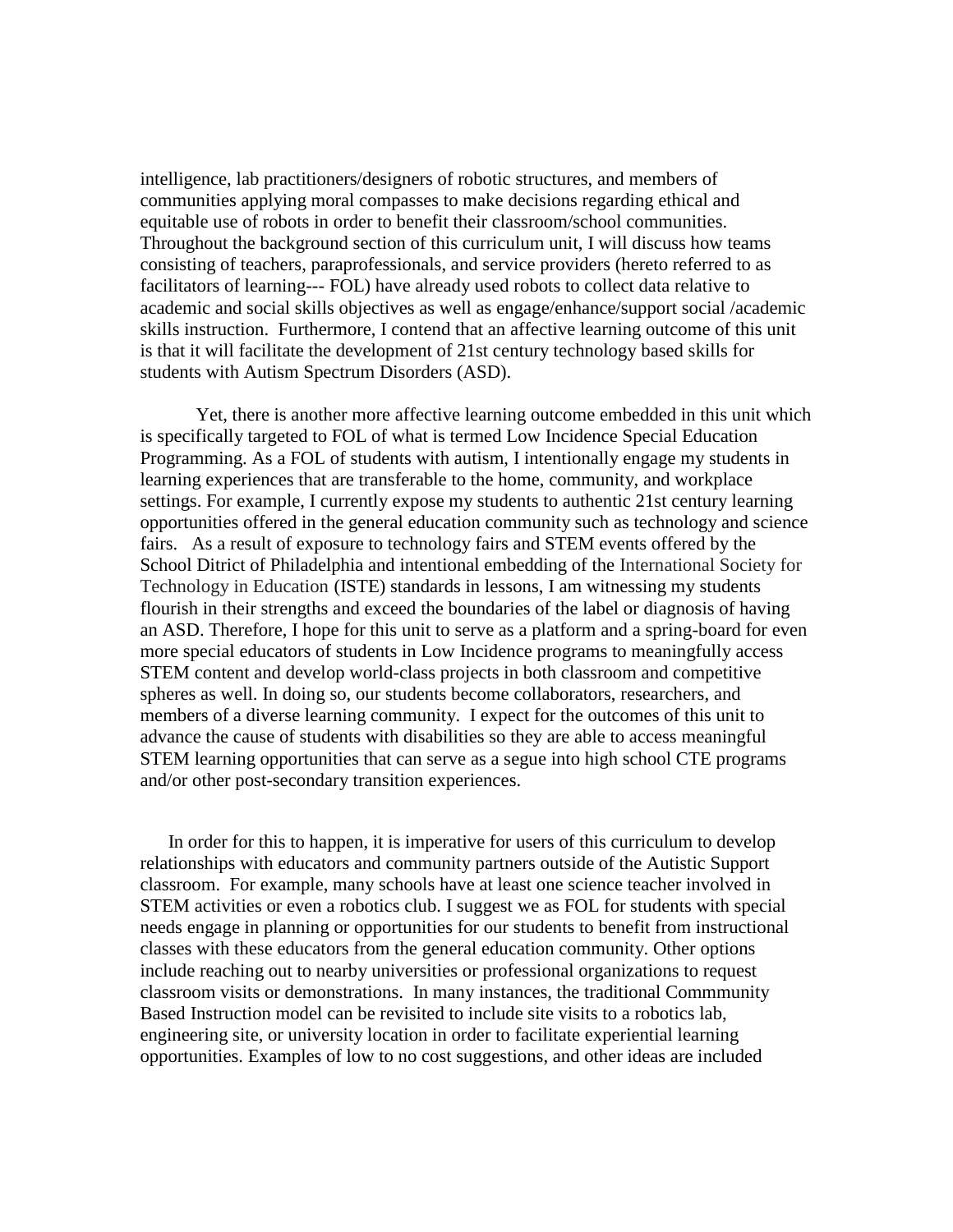throughout this curriculum unit as well as in the appendix of this unit in order to spark ideas and provide a starting place to generate this type of support.

Nevertheless, the following excerpt summarizes my mindset as I hope to serve as a change agent in my own classroom. My experience in the traditional school year as well as in summer based Extended School Year (ESY) summer programs teaching students in middle grades has supported the contention that several students in autistic support classrooms appreciate and value their interaction with technology. This interaction can be in the form of playing video games, computer based reading and math interventions/instruction, and even common everyday 21st century uses of technology such as composing emails and the like. However, " ...just offering kids the latest-model laptop isn't enough. Instead, what distinguishes the most innovative schools is what students and teachers do with the technology they have... teaching and learning with technology should look (like): "Computational thinking," "human-centered design," "innovation mindset— ... (Herold, 2017)." This quote challenges me to grow in my instructional practices by developing new expectations regarding what outcomes I am aspiring for as I embed the use of technology in my lessons.

For example, a professional partnership with Ms. Dianne McGuire, a Technology Integration Specialists (TISs) from the School District of Philadelphia (SDP) Office of Educational Technology (OET) has enabled me to expand my own students experiences with technology beyond what my level of expertise can do. Her support exemplifies what I mean when I suggest AS teachers with a limited STEM background reach out to other community and teaching partners for training and resources to assist in helping students with disabilities grow in the context of their 21st century learning skills. The SDP has technology integration specialists available to support our AS classes as well as general education classes in learning new technology skills and applications. The School District of Philadelphia also offers Tech Tuesdays several weeks during the academic year in order to support both novices and experienced teachers in using technology and state of the art practices. Most of these innovative ISTE supported practices and activities can be turned around the next day in the classroom. Attending these events is also an excellent way to network and/or request additional support in our classrooms via demonstration lessons and the like. The SDP's Office of Educational Technology also offers information about myriads of opportunities, events, and professional developments to advance technology according to world-class standards on the SDP website.

 In sum, I hope this unit will serve as an opportunity for students to engage in an opportunity that can introduce them to an accessible and rewarding postsecondary/education employment option - computer programing. In the short-term, as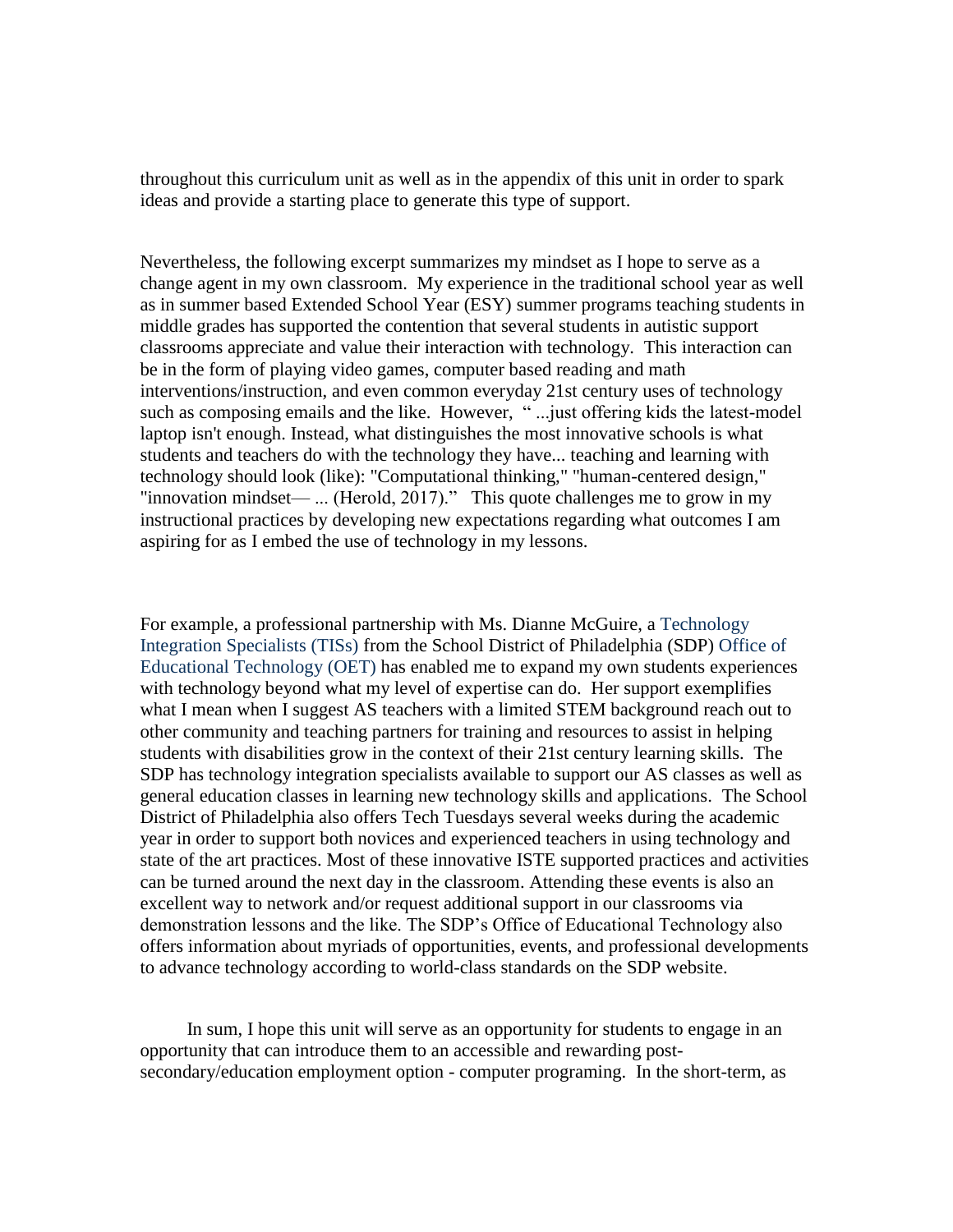students apply to high schools in the eighth grade, they will be able to include the fact that they have written code or had an experience designing/programming a robot. Most importantly, students can gain the skills that transform them from not only "watching movies about robots but into a role of RTE observing how the robots they built are making a difference."

#### **Background**

The focus of this unit is derived from the seminar topic Robots in Healthcare: yet, this unit specifically addresses the employment of robots in the education, recreation/socialization, and post-secondary considerations of students with autism. As I present some background information relative to this topic, I aim to present FOL with multiple yet inter-connected components of this issue. I aim to inform and inspire FOL to action as they consider the roles their students will play in the near future as robots become key components in "human welfare/service" based solutions. In order for this to happen, our students need exposure to quality STEM education experiences required during the pre-K, elementary, middle, and high-school years.

> "The integration of robotics into the educational curriculum has been assumed or implied beneficial to students from Pre-K to college. This is because robotics can be applied or used in a multitude of ways. It can be used for recruiting students for STEM, teaching students about STEM, illustrating connections between various disciplines, or as a demonstration of the real-world application of various theoretical concepts. At the elementary level robotics can excite young people about science and math and it can also encourage them to pursue careers in STEM. At the high school level, robotics can be used to illustrate the application of design, math, science and engineering, and also recruit students to STEM fields. (Berry, Remy, and Rogers, 2016)."

Moreover, I contend that with exposure, education, and training starting in the supplemental autistic support classroom setting, students with disabilities can not only engage in STEM activities but design, create, and transfer STEM content into a more functional application of common core mathematics, interpersonal communications, and expository reading standards.

In order to process the significance of this statement, it is imperative to note that "... digital fluency should mean designing, creating, and remixing, not just browsing, chatting, and interacting" (Resnick, Maloney, Monroy-Hernandez, et al, 2009). This means that digital literacy can no longer be limited to everyday functions such as viewing webpages developed using code written by other people but our students need to be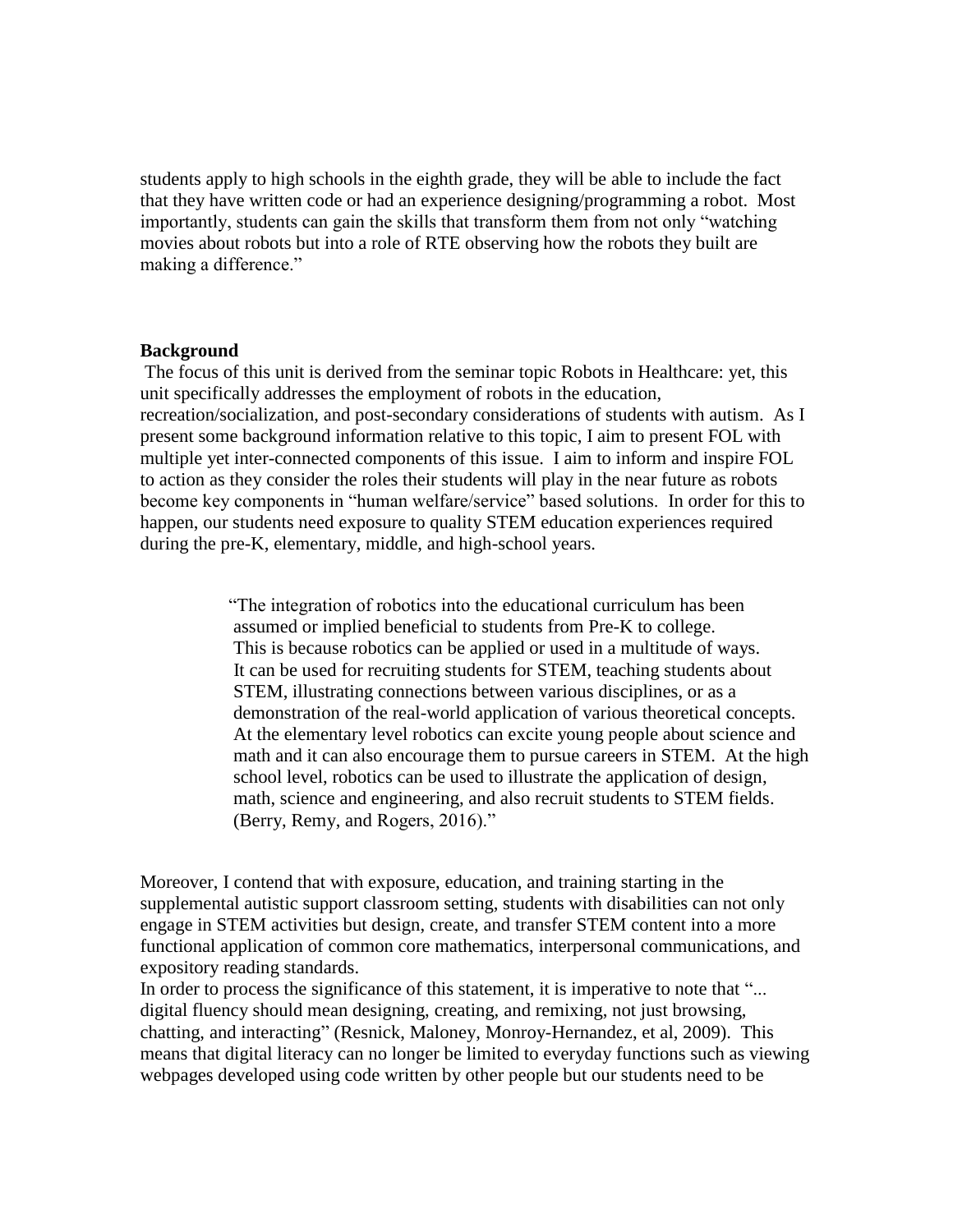writing the code in order to develop their own webpages. This contention is supported by an opportunity I became aware of through a company called Coding Autism. "Coding Autism is building the first autism specialized coding academy, pairing online coding education, community, and an autism-savvy support team to help transition autistic talent into our technology workforce." I have included this company in the Appendix under student resources as the company offers a free 50 hour online prep course.

In order to lay the groundwork required for the FOL to introduce the lessons and project based outcomes to their students, I will offer a brief review of literature to answer the following questions:

- *1. How are robots currently being employed in the context of the 21st century autistic support (AS) classroom to support social skills instruction?*
- *2. How are robots currently being employed in the context of the 21st century autistic support classroom (AS) and general education classrooms to support academic instruction?*
- *3. How might we employ robotics in the context of the 21st century autistic support (AS) classroom to develop life-long learner qualities such as perseverance, grit, problem-solving and creativity? In doing so, how might these qualities be transferred into meaningful secondary and post-secondary options?*

#### ROBOTS USED IN AS CLASSROOMS TO SUPPORT SOCIAL SKILLS

First, robots are being used in the autistic support classroom to support social skills instruction in a variety of ways. For example, a review of the literature holds there are roles for robots in the autistic support classroom as stated in a document paper titled "Interactive Robotic Social Mediators as Companions (IROMEC)." "The article identifies "three different categories of robots can be used to set up rehabilitative and educational interventions"... They are as follows Toy Robots (with two main features: remote controlled and/or carry out autonomous behaviors; Educational robots (their aim is to propose, with a play based activity, important concepts regarding robotics and computer science; Dedicated Robots (devices specifically designed and built for children with disabilities (IST, 2010)." It should be noted that since this publication is available online, I strongly suggest any participating FOL in this unit access this clear and jargon free deliverable as the types, uses, and physical features and appearance of the robots. Furthermore, the robots choices featured in the lesson plans of this curriculum share similarities with the robots discussed in this document with one exception. They are either a toy and/or educational; however, they are not classified as dedicated robots although they offer features that enable them to serve the needs of users in that capacity.

Nevertheless, there is a dedicated robot currently in use in at least ten elementary grades Autistic Support classrooms in the SDP. "Autistic children struggle to pick up social clues that might help them make sense of the world. As a result, therapists must teach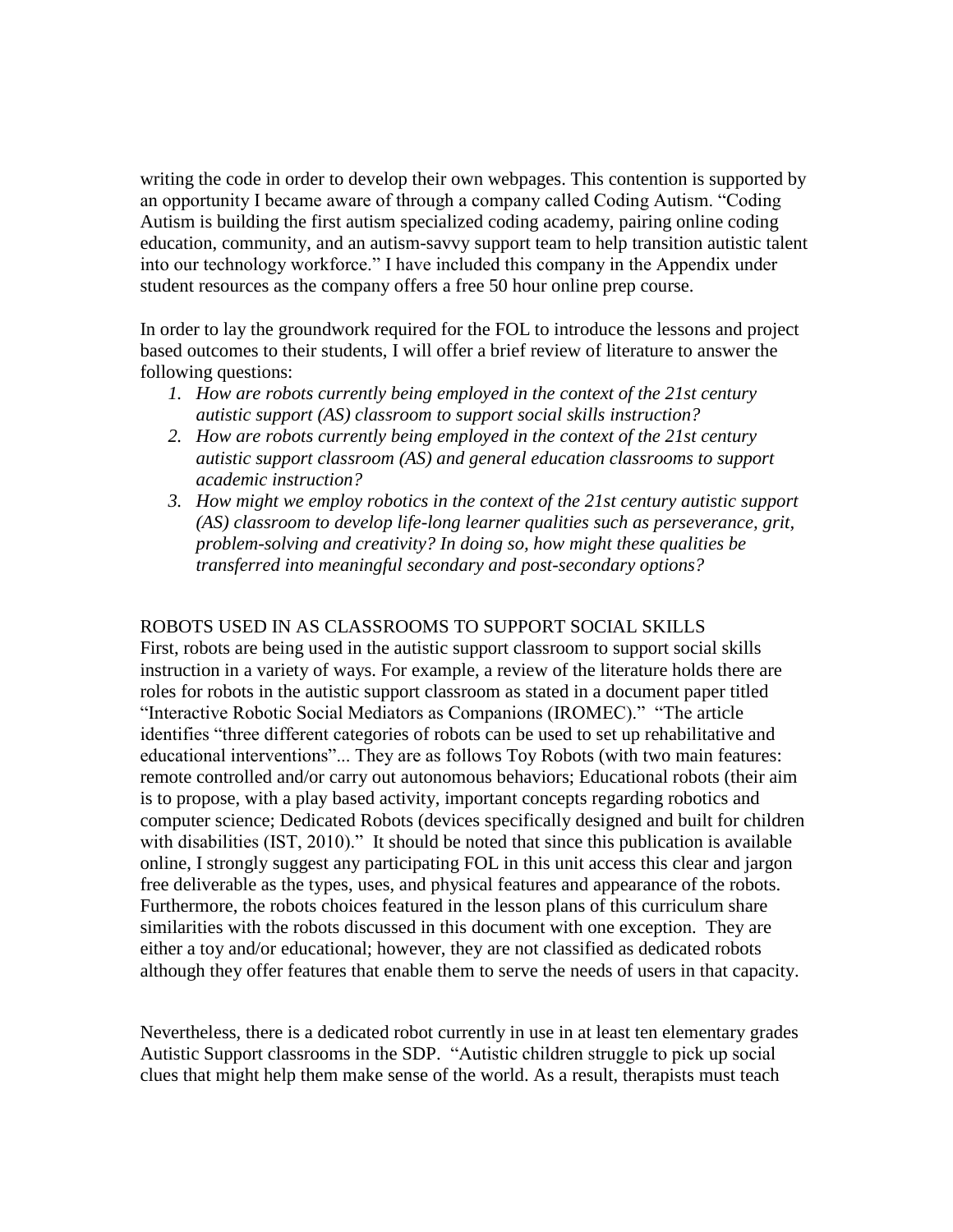them things that other children pick up naturally. The expressive face of RoboKind's Milo robot helps teach autistic children to recognize emotions on the faces of people around them; … moreover, Therapy mechanics,... are a major cause of teacher and therapist burnout autism robots can manage these mechanics automatically they typically link with a tablet as the child chooses the cards the robot automatically record data more accurately than any human and immediately displays new cards when we tested the robot not only did the kids become but we got an unexpected result- it cut the time needed to complete the therapy in half... This is because the robot recorded the therapy data faster than the teacher could. It also freed the teacher to focus exclusively on the child (Brown, 2018)." In cases such as this, not only is the robotic tool supporting student growth and achievement but it is increasing the effectiveness of the educational team by allowing the human FOL to focus on the observation of the child's behaviors opposed to the process of collecting accurate data. The FOL is able to focus on reinforcing the child as well as consideration of new goals as the child reaches or exceeds the expected levels of achievement.

Robots Used In General Education Classes and Implications For Use In AS Classrooms

#### **Sphero**

The integration of the technology lends itself to the needs of visual, kinesthetic, and auditory learners as well as the need for the FOL to teach STEM content and the like. "...Sphero...a small hand-sized ball you can program easily to change colors, run a circuit, keep beat with a song, and may other fun ideas"...may also be used to advance core curriculum;... "for example, at least one science teacher uses Sphero to replicate the orbits of planets around the sun, with each Sphero planet programmed to make a circuit identical to a real planet. Kids see an abstract idea-- planets orbit around the Sun in different paths at different rates-- operate on the floor in front of them ... (Slavin, 2015)." I propose we utilize, modify, and/or adapt objectives and activities currently utilized in general education settings in order to offer our students components of an authentic STEM experience in the classroom. These activities can support our transition objectives as well as vocational, interpersonal communications, and literacy, and math through the cross curricular integration of skills.

Another example illustrates how robotic technology supports traditional math content such as, "Learning to program a robot to follow a regular polygon presents an engaging experience that powerfully models number sense, space and shape, and measurement. While determining the distance the robot needs to travel and turn using wheel rotations, the children are grappling with interpreting the relationship between planar movements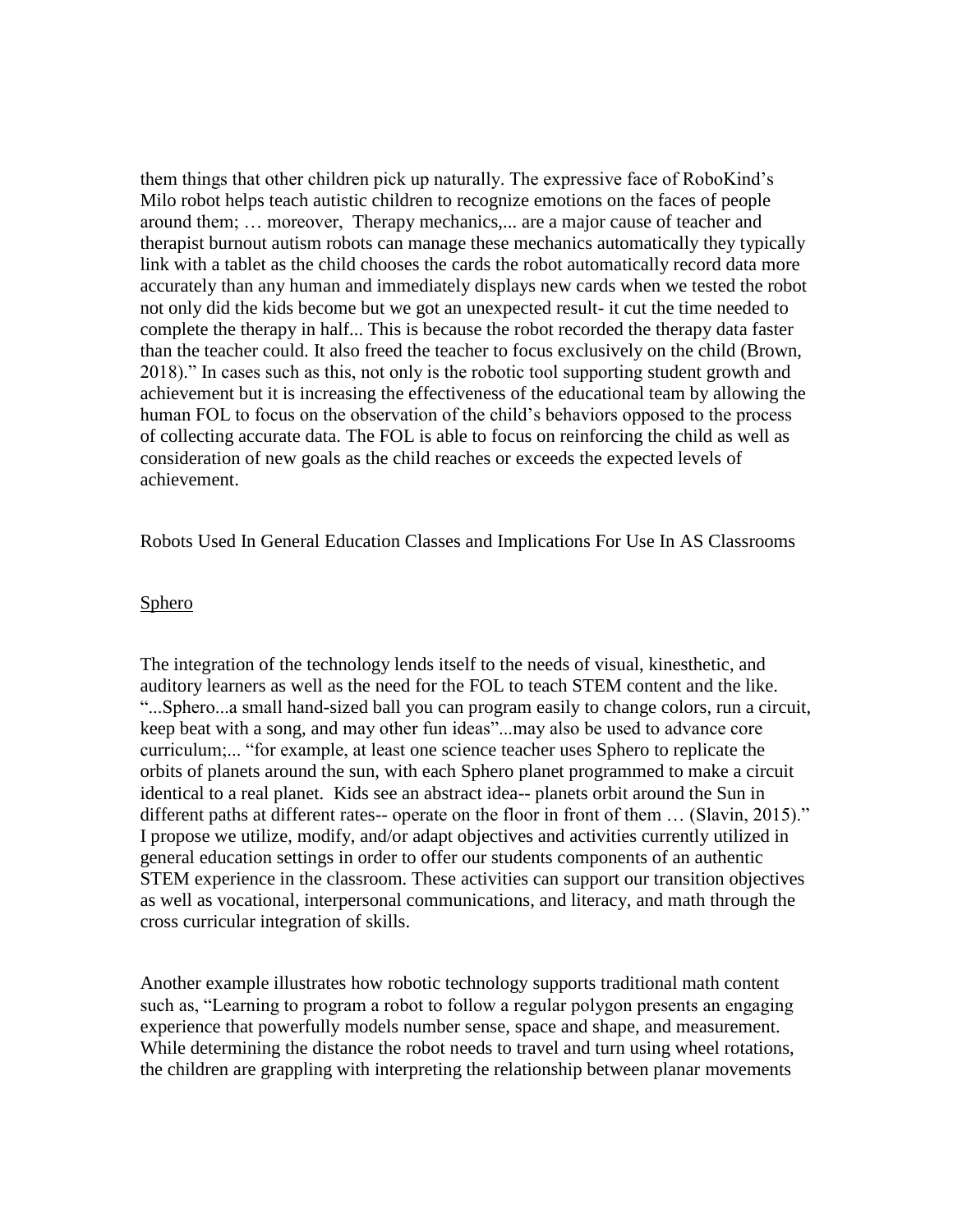caused by circular motion. This is how any wheeled vehicle moves. Students are applying their understandings of numbers and arithmetic to a meaningful task. Connecting a polygon's equal sides and angles to programming loops affords another instantiation or metaphor for multiplication. Robotics encompasses all aspects of STEM and provides infinite opportunities for making mathematics relevant. Francis, & Poscente (2017)."

I hope to offer a case for how we might employ robotics in the context of the 21st century autistic support (AS) classroom to develop life-long learner qualities such as perseverance, grit, problem-solving and creativity and transfer these into meaningful secondary and post-secondary extensions. This will be done through the project based learning modules via design thinking as the process. In sum, I have hoped to make the case for the purpose of employing robots in our autistic support classrooms; yet, there is some additional essential background knowledge for the FOL to become familiar with before beginning the curriculum unit. In this section, I offer foundational background knowledge about other robots in our 21st century especially for teachers like myself with no prior engineering or formal robotics training or background.

#### What Is A Robot?

It is imperative to have a solid working definition of robot and knowledge of the types in order to proceed with a discussion about their employment in the realm of a special education autistic support classroom. "In essence, a robot is a combination of computer technology and mechanical technology with the dual goals of manipulation and movement. Two key elements differentiate robots from other types of devices: first, they are reprogrammable, allowing functional changes to be made easily; secondly, a robot has controlled movement either by changing its location or by moving objects (Post, P., Howell, R., & Rakocy, L. 1988)."

#### Types of Robots

Although service robots used and designed for use in the education realm are the main focus of the robots featured in this unit, the following excerpt describes the types of robots used in various contexts in the 21st century: "The expectation that robots will become a part of everyday life, working alongside humans as assistants, teammates, caretakers, and companions, has brought the discussion of societal consequences and reactions to robots to the forefront of robotics research. In these future-oriented discussions, social robots often represent "technological fixes" —applications of technology meant to solve social problems that are non-technical in nature—for a variety of pressing issues in contemporary society. Telepresence robots enable knowledge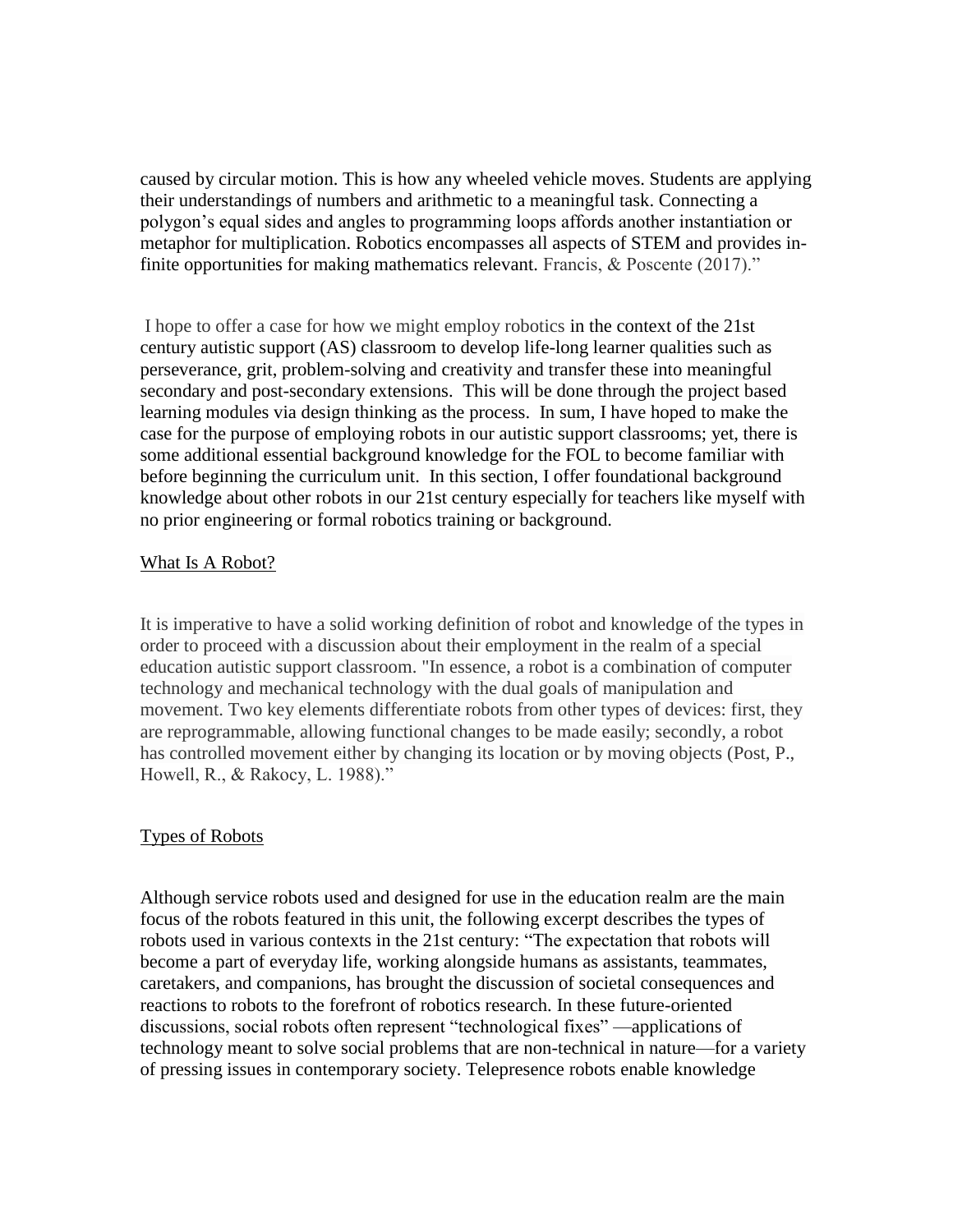workers to be in multiple places at once; companion and care-taking robots provide supervision and social interaction for children and the elderly; robotic educational assistants assist teachers in busy classrooms; and socially assistive robots help patients follow their dietary and therapeutic regimens (Šabanović, 2010)."

### Soft Robots

Soft robots have features that are advantageous to users in many respects such as the fact that soft robots are "capable of picking up objects, moving around the floor, or crawling up the wall. And, the robots can be built in within a matter of hours. ...prototype units have already demonstrated thousands of cycles (after days of continuous use) and have required very little repair over their lifespan, suggesting they could be used with little change as part of a commercial soft robotics kit," says Jamie Paik, Founder and Director of the Reconfigurable Robotics Lab (RRL) at the Swiss." (Soft Robots Run on Vacuum Power. (nd.)."

### Collaborative Versus Traditional

"Advanced collaborative robots can sense if they require adjustment, and they reorient themselves accordingly. As a result, the robots can safely deal with variability on the factory floor and perform tasks like humans do. Traditional robots are presented with parts that are uniform and tasks that never change. Therefore, if the robot or a part is bumped out of position, the robot will continue to drive the task until completion, potentially damaging parts, machines, or other robots. This situation can cause a major disruption to the production line and operational schedules. Conversely, if a collaborative robot is bumped out of position, it has the capability of sensing that it is misaligned and will correct itself or pause its task until fixed (https://www.isa.org/intech/20161001/)."

# Androids

"An android is a humanoid robot designed to be similar in form to humans. Some androids are built with the same basic physical structure and kinetic capabilities as humans but are not intended to really resemble people. They may have jointed arms and legs, for example, that are capable of moving in the same ways that human limbs do, but have plastic or metal exterior that in no way mimics human experience. (Rouse, M., nd)."

# Animiloid Robot

An animaloid robot is a robot with shape built to resemble of animal … Animaloid companion robots represent a very interesting paradigm. An increasing number of studies on this topic has been carried out in the past, involving such robots and older users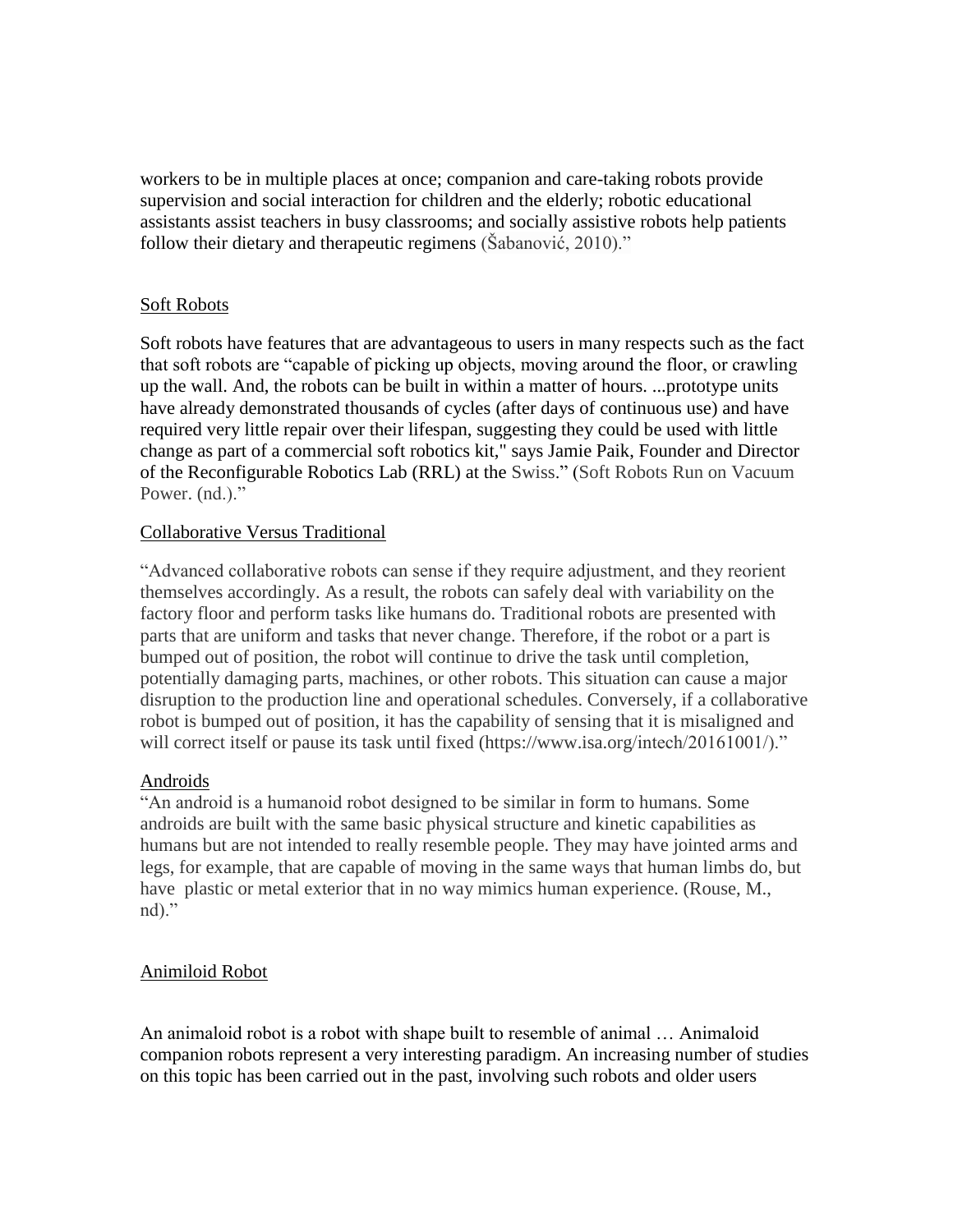affected by some kind of cognitive disease, from mild cognitive impairment (MCI) to more severe stages of Alzheimer's disease and other types of dementia (Sayyu, C. T. ,2013)."

#### Robots In Healthcare

I strongly suggest readers and FOL implementing this unit will review curriculum written by my colleagues under the seminar heading titled "Robots In Healthcare.

### The Three Laws of Robotics:

"These laws had a very influential role in subsequent science fiction works, and became also important with the emergence of robotics as a scientific discipline. These laws define a kind of set of ethical rules for robots (or for the human programmers of their artificial intelligence):

1. A robot may not injure a human being, or, through inaction, allow a human being to come to harm.

2. A robot must obey the orders given it by human beings except where such orders would conflict with the First Law.

3. A robot must protect its own existence as long as such protection does not conflict with the First or Second Law."

(Iosa, M., Morone, G., Cherubini, A. et al, 2016)

# **Objectives**

**Affective Learning Outcomes**: By the end of the project(s), students will be able to integrate computer programming and coding into their technology based schema in order to practice higher order skills in technology. The goal is for this project to help initiate the process of closing a "digital divide" which limits many technology education experiences for students with autism to emailing, surfing the web, using apps (opposed to creating apps) and other entry level interactions.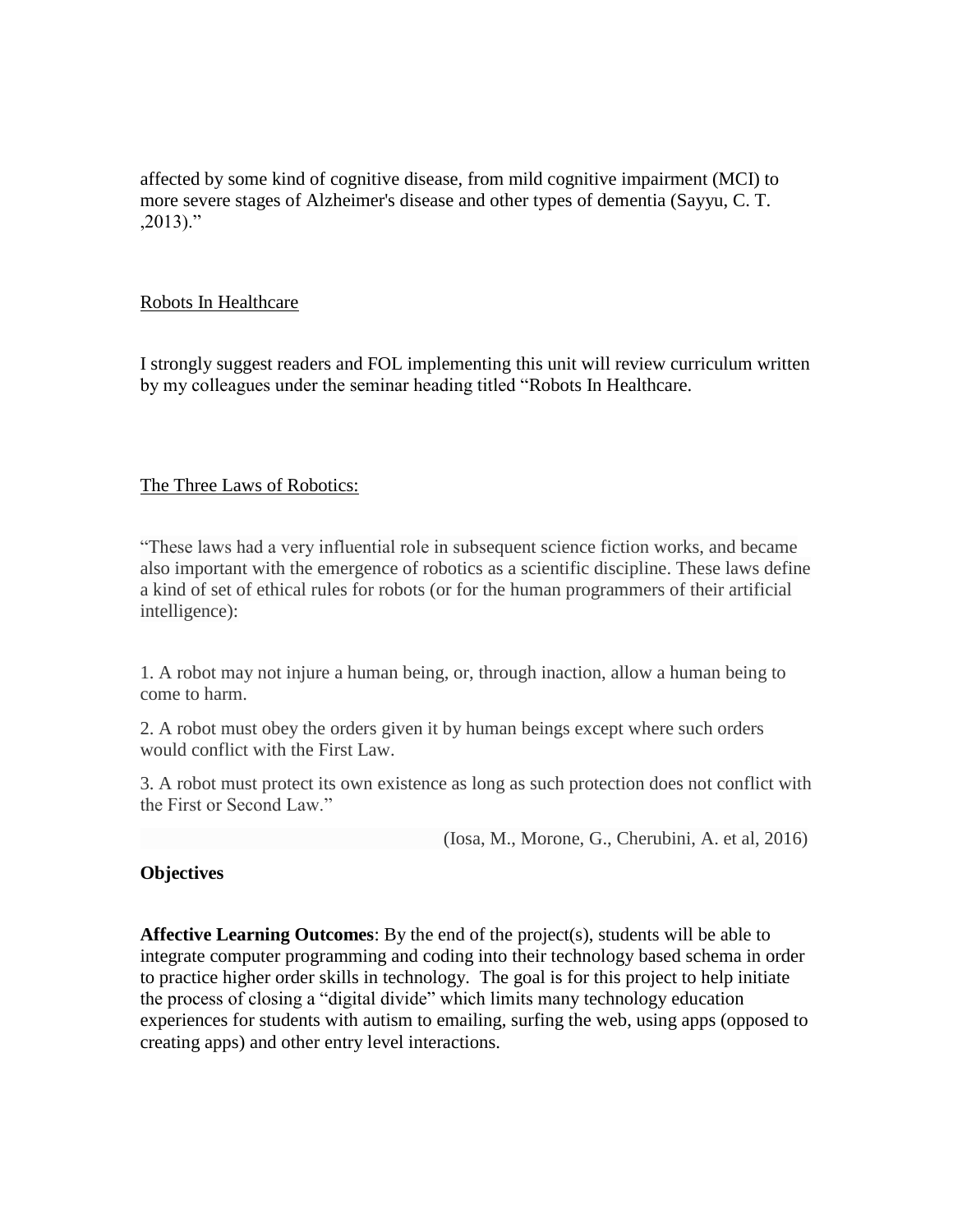**Functional Academics Outcomes**: By the end of the project(s), students will collaborate with peers, facilitators, and members of the professional community in order to design and/or program a robot to solve a problem for designated users using acquired skills such as reading directions, sequencing, and making inferences.

**Transition Post-Secondary Education and Employment Outcomes**: By the end of the unit, students will be able to employ the Design Thinking Process in order to engage in a project -based learning module in order to use a robot in a K-2 setting to improve educational outcomes for students with special needs and/or solve a problem for students, staff, and/or community in the school setting.

It is imperative to note that virtually any IEP objective from almost every domain as well as Literacy and Math Common Core content is addressed as students engage in this unit. For example, students will engage in simplistic skills such as turn-taking when constructing a robot to citing text based evidence and inferencing upon explaining why they chose a specific function or feature of a robot to solve a certain type of problem. Furthermore, in the project with K-2 students, when teaching students to move a robot left or right, open and close hands, or move arms up or down, the position commands taught in the "language" research based intervention program are being reinforced, extended, transferred and/or generalized.

#### ESTABLISHED GOALS OF UNDERSTANDING FOR FOL AND SRE:

- THREE LAWS OF ROBOTICS: FOL will post these laws in a visible place in each blended learning station and/or in a highly visible location throughout the classroom for FOL, students, and visitors to see and refer to. These laws are to be consistently referred to throughout the design process in order to allow the students to be mindful of accountability and ethics in the course of creative role play with minimal constraints.
- APPLICATION OF BASIC COMPUTER CODING SKILLS: It is imperative for FOL employing this unit to introduce the students to the basic tenets of computer programming (coding) by accessing free resources such as Code.org, Khan Academy, and Tynker to name a few. I've found that the lessons at the basic level were intuitive for my students and not so intuitive for me. Again, I've enlisted support of School District of Philadelphia staff and other visitors to assist me in teaching students the basics of computer programming. As time goes on, I am developing my own skill set by investing in online trainings for educators using the SimpleK12 professional development platform and learning from free You Tube videos.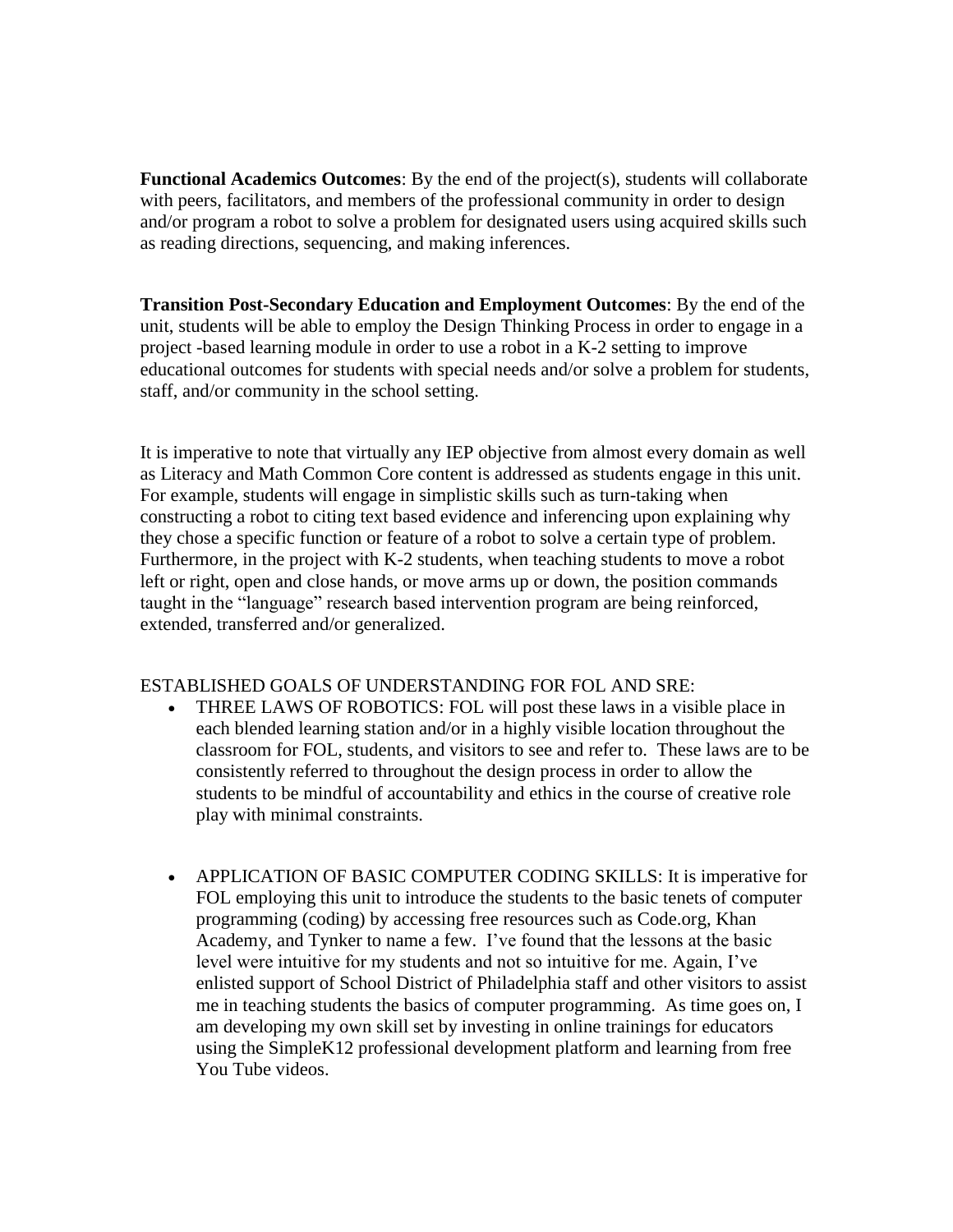- DESIGN THINKING (DT): In order to effectively carry out this unit, it is imperative for the FOL to become familiar with the design thinking process. There are an abundance of resources available online as well as through the resources listed in the Annotated Bibliography. A great user friendly starting place for FOL on You Tube is: The Design Thinking Process; Sprouts, YouTube, Published on Oct 23, 2017.
- ESSENTIAL QUESTIONS FOR FOL AND STE:
- 1. What is a robot and how can we distinguish it from other types of hardware such as computers, toys, or even machines?

**Best Practice Tip**: The following webpage addresses this question with a clearly written response as well as with a video. This resource serves well for both FOL as well as students from accessing https://www.quora.com/What-is-the-difference-between-amachine-and-a-robot

Prasanth Thangavel, Avid Robotics Learner

2. How can we use hardware and software in order to design, create, and build prefabricated and/or original robot?

The following is a FOL and student friendly resource available with clear, easy to comprehend explanations, instruction and video:

https://www.popularmechanics.com/technology/robots/a7388/build-your-first-robot/

3. How might we design or utilize a robot to solve a problem or create a solution for a K-2 Autistic Support classroom and/or create a solution for a problem experienced by students, staff, and/or visitors in our school community?

This is the focus of the lessons/activities of this unit. At this point, we begin our process of uncovering the project based learned using design thinking as our process.

Suggested Free Pre- Unit Exposure Lessons & Activities

In this section, I list a few resources and activities that will introduce and/or expose students to the foundation of robotics--- computer programming or coding. There are even activities which can be done offline as well.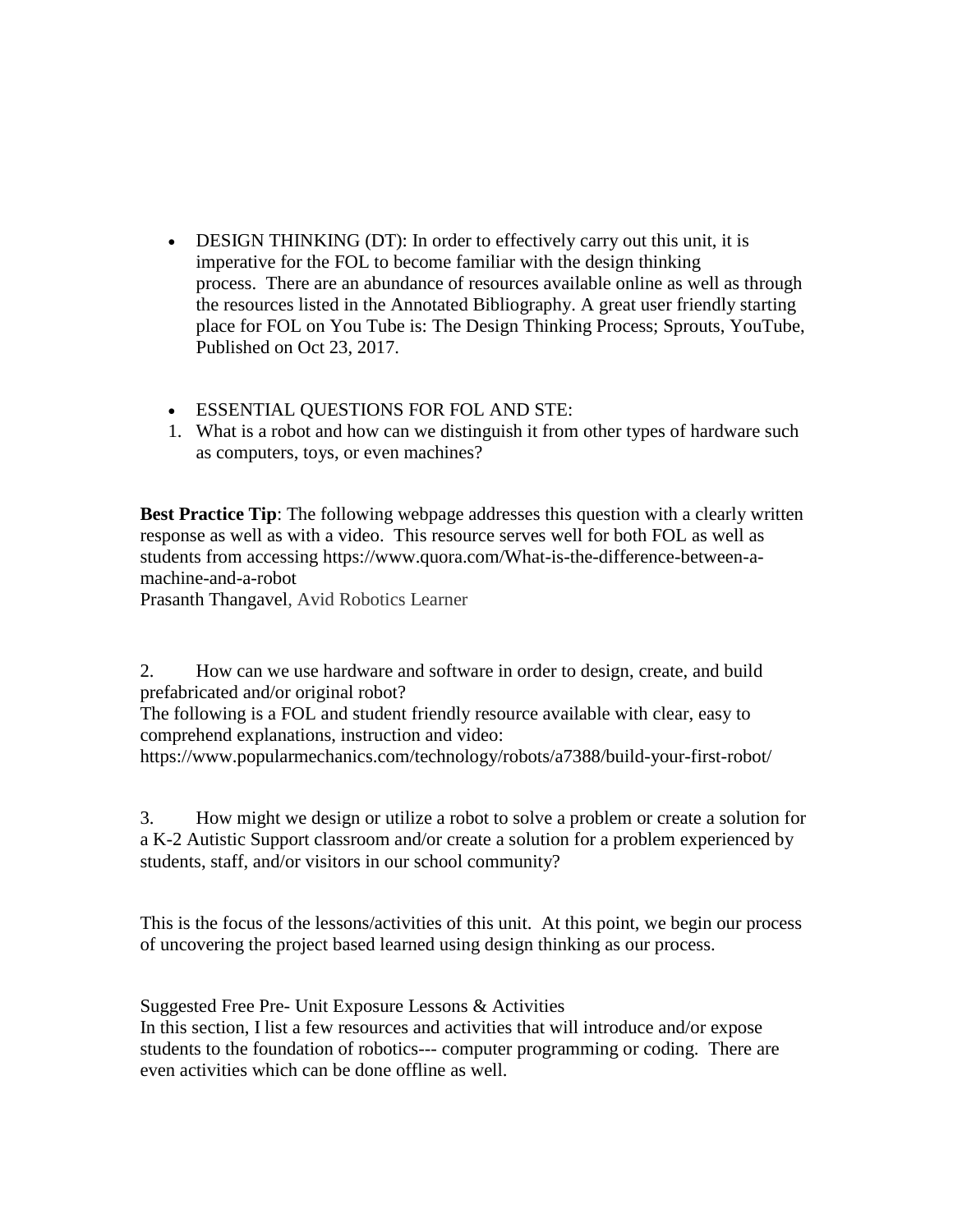1. Introductory coding and robotics via SPHERO labs from a school visit from a member of School District of Philadelphia Technology Team. Contact or visit the Office of Technology in order to request support.

2. Code.org Modules/Join One Hour of Code)

"The **Hour of Code** takes place each year during Computer Science Education Week. The **2018** Computer Science Education Week will be December 3-9, but you can host an Hour of Code all year-round Hour of Code (https://hourofcode.com/)."

3. Scratch Activities/Lessons: "With Scratch, you can program your own interactive stories, games, and animations — and share your creations with others in the online community.

https://scratch.mit.edu/about)."

4: Introduction To Robots: Students learn what makes a robot a robot, types and uses of robots via multimedia presentations, flipped instruction, and site and/or virtual visits. Students can research robots as they appear in movies, sports, the workplace, and in healthcare. Students generate graphic organizers, illustrations, and 3D printed models of original robots used for any scenario of choice. Have student complete a KWL organizer to respond to these prompts:

- 1. What do I already know about robots?
- 2. What do I want to learn about robots?
- 3. What have I learned about robots? (Students will complete this section in the last part of the design thinking process).

Use chart paper to record what students already know about robots and what students want to learn about robots. Post in a visible place in the classroom workspace. Suggestion: For an emergent-verbal student, display a picture, video, or 3d model of a robot. Allow the student to interact with it. Next, if the student moves the robots arm, reinforce their participation by verbally noting and then recording that "robots can move their arms." This is just one example of how a FOL can engage participation from all students.

5: Introduction To Arduino Labs: If possible, you can purchase an Arduino Kit either through Donors Choose or personally as a tax write-off. These kits come with lessons and activities. Another option is to allow students to watch YouTube videos with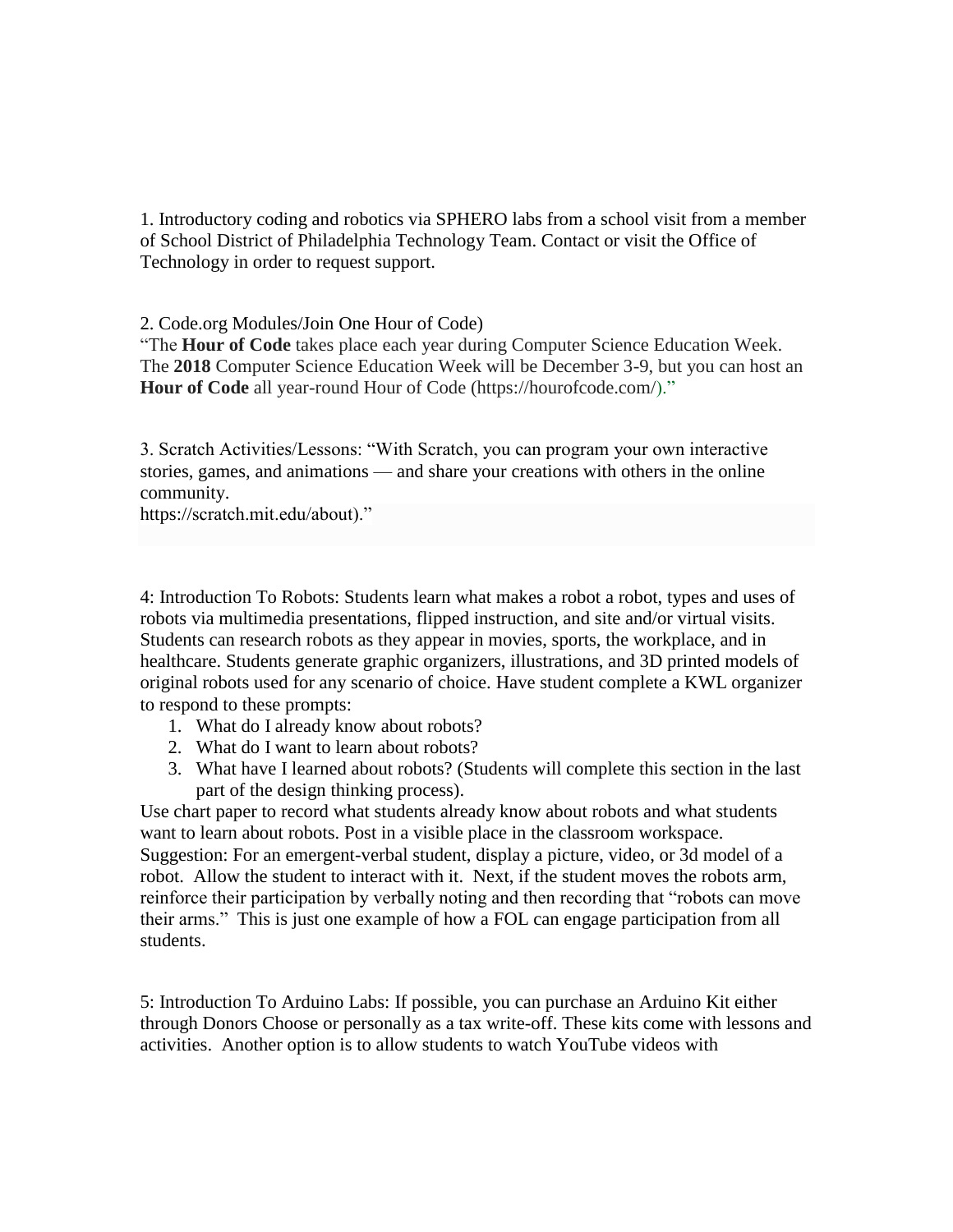demonstrations of what Arduino boards are and how they are used as part of a robotics toolkit.

6. Types of Robots: FOL can use the Google search engine to access You Tube videos, movie clips, and even student-friendly books about types of robots and what they do.

7. Illustrations: Students can illustrate a robot using crayons, markers, colored pencils and then write one to five sentences explaining features of the robot and the types of things it is able to do.

### **Essential Vocabulary for the FOL and Student RTE**:

DESIGN THINKING TERMINOLOGY:

Empathize, Define, Ideate, Prototype, and Test (See Strategies Section For Definitions) ROBOT: An automated machine dedicated to a life of service; has a brain operated by a computer program; can either be self-operating or with some computer control (Green, 2012)."

COMPUTER PROGRAMING: creating a sequence of instructions to enable the computer to do something

http://dictionary.kids.net.au/word/computer\_programming

CODE:(computer science) the symbolic arrangement of data or instructions in a computer program or the set of such instructions

#### http://dictionary.kids.net.au/word/computer\_code

ARDUINO KIT: "Arduino is an open-source electronics platform based on easy-to-use hardware and software. Arduino boards are able to read inputs - light on a sensor, a finger on a button, or a Twitter message - and turn it into an output - activating a motor, turning on an LED, publishing something online. You can tell your board what to do by sending a set of instructions to the microcontroller on the board. To do so you use the Arduino programming language (based on Wiring), and the Arduino Software (IDE), based on Processing." (https://www.arduino.cc/en/Guide/Introduction).

SENSORS: A device that responds to a physical stimulus and converts the stimulus into a signal conveyed to another device. For example, a sensor in a printer detects that the paper tray is empty and sends a signal to the digital display that the tray is out of paper. https://www.thefreedictionary.com/sensor; any device that receives a signal or stimulus (as heat or pressure or light or motion etc.) and responds to it in a distinctive manner http://dictionary.kids.net.au/word/sensor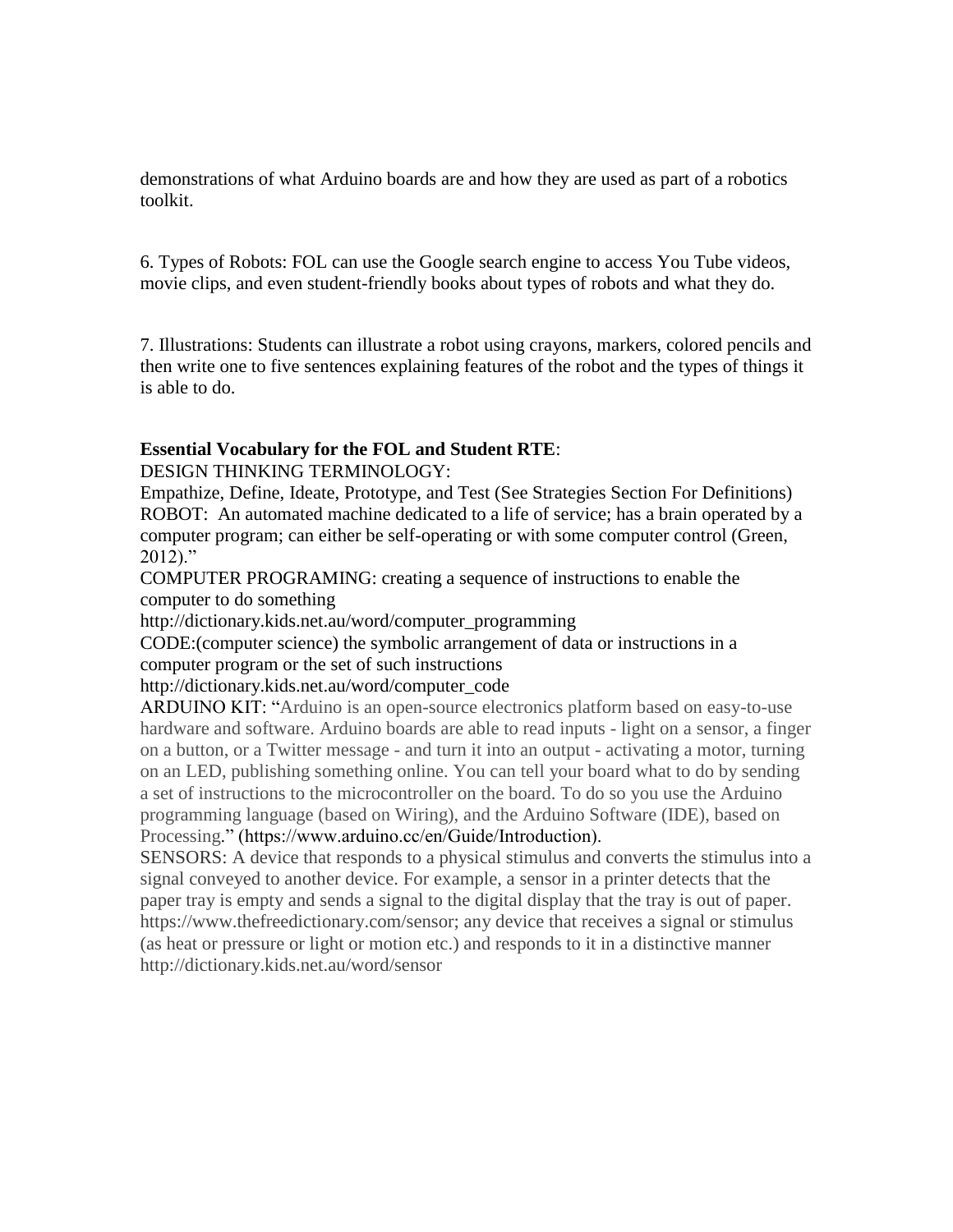## **Costs Required To Implement The Project Based Learning Unit:**

I suggest using the Donors Choose platform to purchase the robotics kits, Arduino Kit, or any other technology such as Chromebooks you may need to implement this curriculum. Other items may be written into the Donors Chose proposal such as the ones listed in the Annotated Bibliography Student Resources..

## Robotics Kits Used In This Unit:

[KIKO.893 Artificial Intelligence Robot Kit](https://www.scientificsonline.com/product/sku/3156304) Item #: 3156304; Evolution Robot Kit Item #: 3155876; Cyber Robot Item #: 3155635; [Mio Robot Kit I](https://www.scientificsonline.com/product/sku/3155257)tem #: 3155257; ReCon 6.0 Programmable Rover Item #: 3152603; Smart Bot Item #: 3155774. Suggested Vendor: Scientifics Direct 1-800-818-4955 ScientificsOnline.com A comprehensive description of each robotic kit can be accessed online through the Scientifics Direct website along with the current cost of the kit. It should be noted that the most expensive kit I purchased at the time of publishing this curriculum unit was \$104.95.

#### **Strategies**

### Blended Learning Station Rotation Model

In all, the instructional sequences may be employed using the "blended learning station rotation model." This simply means organizing the classroom in three stations: 1) direct instruction station, 2) students working in a partnership/small group collaboratively, and 3) students working on a laptop in another station. (At other times, such as when a guest teacher or professional community member is facilitating a demonstration lesson or discussion, the whole group model may be most appropriate). For more information, there are myriads of websites and YouTube videos explaining and demonstrating the Blended Learning/Station Rotation model and the benefits.

#### Design Thinking Process:

1.EMPATHIZE: Students will understand what it feels like to be someone else with a specific type of problem.

2. DEFINE: Students will research, explore, and investigate to learn more about the problem identified in Step One.

3. IDEATE: Students will think of many different types of ideas about a soution for the problem and how their ideas will be used to help solve the problem for users. Please note that the term "users" are the people the students are creating a design solution for.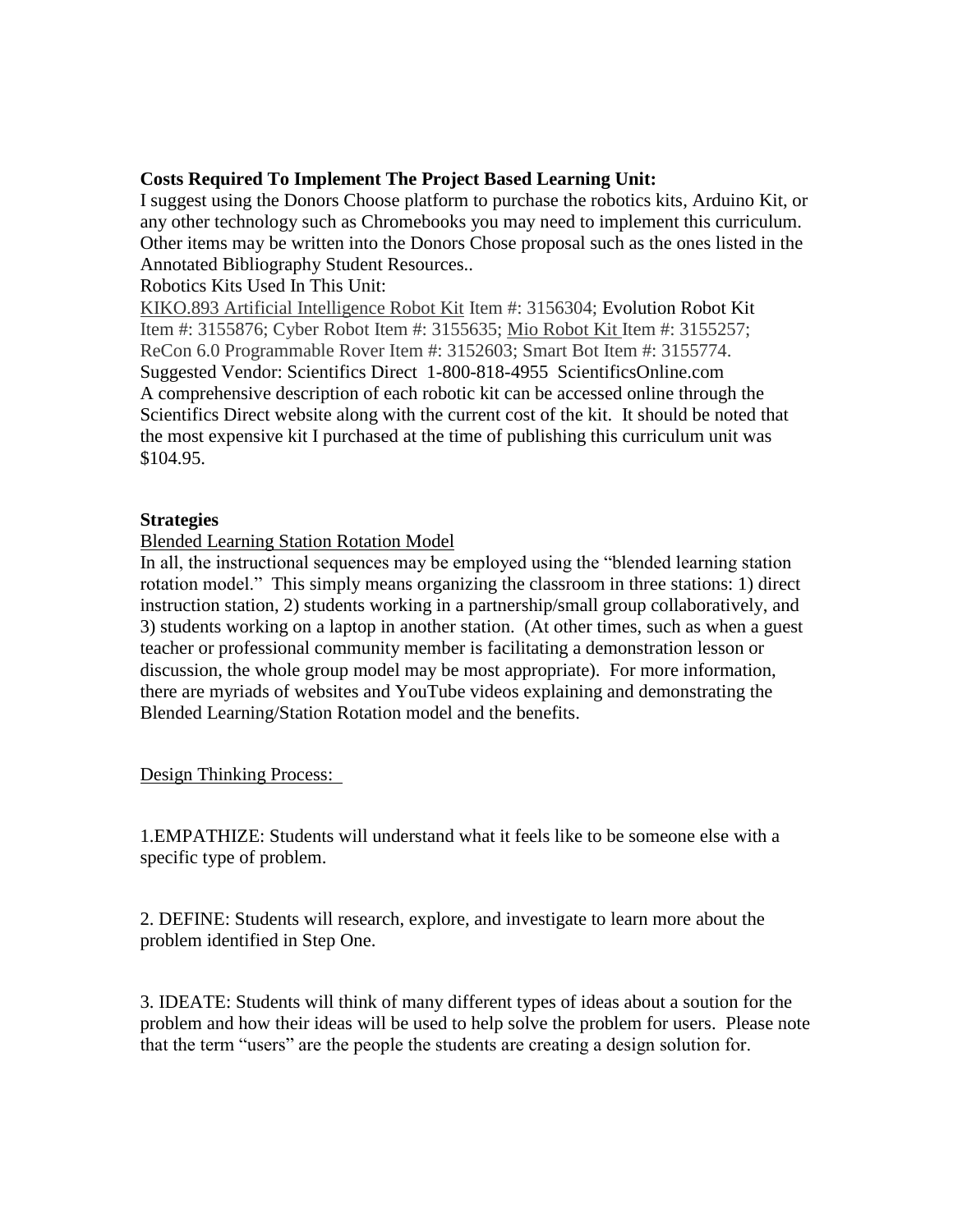4.PROTOTYPE: Students will make illustrations and/or models of their ideas.

5.TESTING: Students share the design solution with users and test the solution out with the users. They collect data on the effectiveness of the solution and even get feedback from the users about the effectiveness of the solution and ways to make it better.

#### **Sample Lesson Plans and Activities**

The FOL may sect from one of two options or both for implementation of the unit. The first option is for the users of the robotic design solution to be students in a K-2 AS setting whereas the second option is for students to design a robotic solution for the users in the school environment.

#### **OPTION A:**

**Description of Problem:** Please use a scenario based on what your site visit to a K-2 class in your building or another school. You can reach out to a K-2 AS teacher using the AS Google Classroom platform and ask if you can arrange a visit to the classroom so your students can observe, interact, gather information and test the design solution. The goal is for you to be able to partner with that classroom in order to implement the project.

#### **SAMPLE SCENARIOS:**

**Ms. Smith is a first grade teacher of students with Autism at the Y School. A few of her students are struggling with the concept of open, close, left, right, top, and bottom. These positional concepts are taught during their research based intervention program in language. One of Ms. Smith's students refuses to participate in games with other children during indoor recess. How might we use robotic technology to help Ms. Smith's students?**

**Time Frame:** No less than 16 class periods or the equivalent of two ninety minute sessions per week for the minimum of a month. Teachers may opt to employ this unit during time allotted for Community Based Instruction (choosing to list a K-2) classroom as a site visit; on the other hand, this unit may be completed during the designated social studies or science block times. Site visits may occur under the title of "educational trips."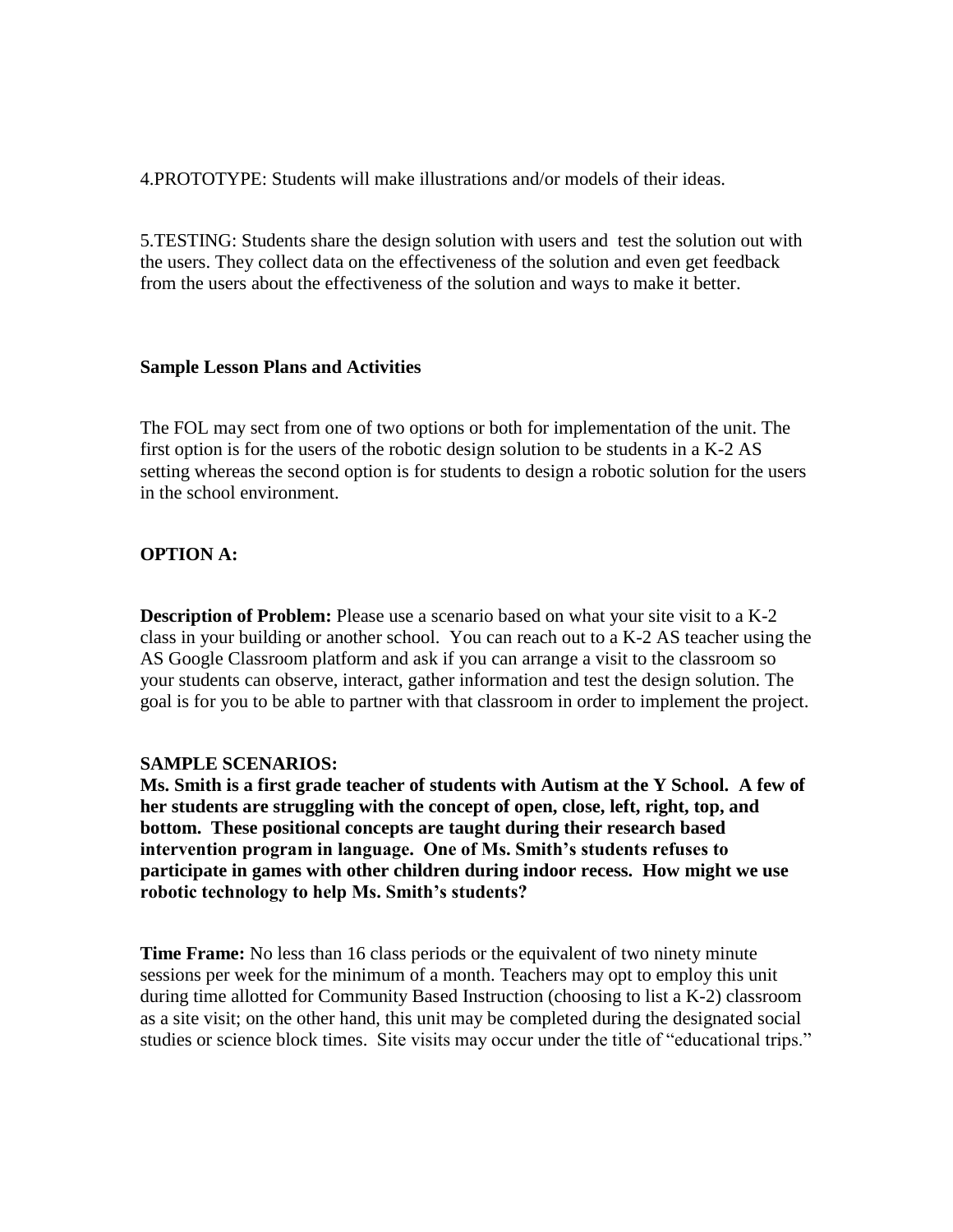**Materials:** These are only suggested robotic choices I have selected based on their ease of use by novices, affordability, and quality:

[KIKO.893 Artificial Intelligence Robot Kit](https://www.scientificsonline.com/product/sku/3156304) Item #: 3156304; Evolution Robot Kit Item #: 3155876; Cyber Robot Item #: 3155635; [Mio Robot Kit I](https://www.scientificsonline.com/product/sku/3155257)tem #: 3155257; ReCon 6.0 Programmable Rover Item #: 3152603; Smart Bot Item #: 3155774.

Suggestion: I strongly suggest you enlist the support of someone in your building who is comfortable using basic tools to construct an item. I carefully selected robotic kits that our many of our middle grades and secondary students can complete independently with adult supervision; nevertheless, since many FOL such as myself are more comfortable with instructional manipulatives versus hardware tools, I am enlisting the support of designated staff during lunch times as well as a volunteering college students. In exchange, I am offering an invite to a pizza party as well as a letter of commendation for volunteer service for the college student.

Student Friendly Objectives: You will use the five step design thinking model in order to: 1. Design a solution for students in a K-2 classroom who need help learning direction words using robotic technology.

2. Role play as a robotics test engineer in order to see if your design solution helped the user.

3. Create and present a slideshow or poster board presentation that shares your design project from start to finish.

#### **Directions:**

Before Beginning the Lessons:

1. Secure Video and Photographic Consent release forms for every student involved in the project. (Be sure to get these releases completed for the students in the cooperating K-2 class as well).

2. Prepare Community Based Instruction Forms if you choose this option as a way to get to another school in order to partner with a K-2 AS class.

3. Select Rubrics from the Appendix and place in a binder (one per student). Set up the Excel Spreadsheet on your computer with student names. Be prepared to consistently record anecdotal notes regarding student participation, growth, and achievement. Have another or several FOL videotape and/or photograph each session. This will allow students to have visual content for their culminating slideshow or poster board presentations.

4. Gather all supplies for the robot construction and place in a plastic shoebox. If possible, secure multiple containers from a bargain store in order to secure and organize all robot parts.

5. Prepare sticky notes with the name of each part so students are able to identify and select the correct part during the construction process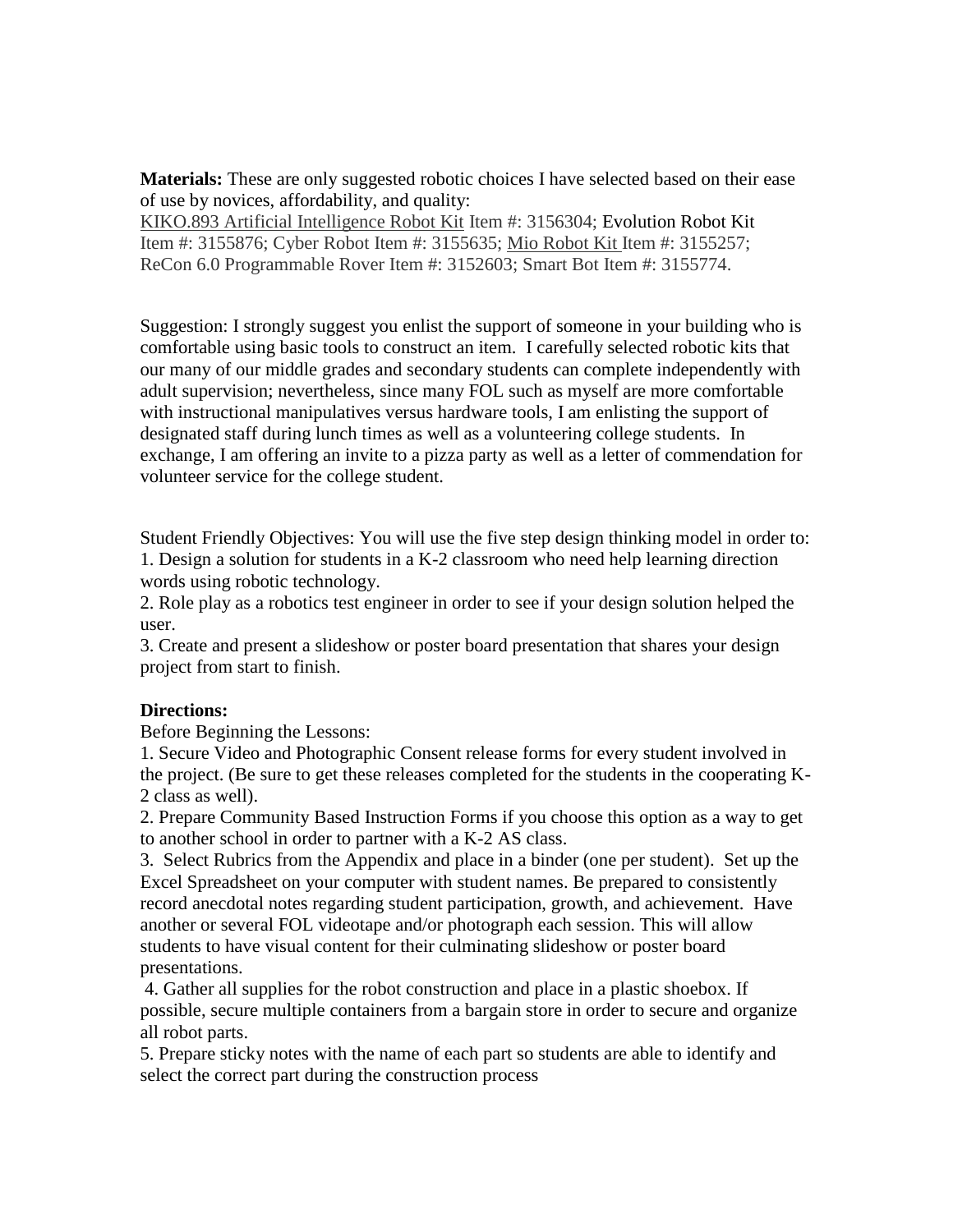#### **Directions:**

Student Friendly Objectives: You will use the five step design thinking model in order to

#### 1.EMPATHIZE:

**Station One:** FOL will share YouTube videos with students about the characteristics of children with autism. Marvelous Max - Autism Awareness for School Kids Sesame Street & Autism: Highlight Reel Sesame Street In Communities Sesame Street Season 47: Meet Julia Clip (HBO Kids) HBO Kids These videos are children-friendly and offer a variety of perspectives of children with autism and will support the development of empathy. The videos highlight challenges that are typical for students with ASD in K-2 settings such as engaging in or initiating play, uncomfortable with loud noises, and difficulty initiating communication with peers and adults.

**Station Two**: Students rotate and complete simulations about what it is like living with autism.

#### **Sample Autism simulation**

"...one mother had a smart way of demonstrating the problems with sorting sensory input -- she turned on 6 radios, all set to a different station. You can get other autism simulation ideas through this link: http://www.autism-pdd.net/testdump/test15359.htm

Since getting six radios may be a challenge, attempt to set this station up using as many cell phones and/or computers as you possibly can. Set the phones up on a variety of different YouTube channels ranging from music to Ted Talks. Invite 3 children at a time to sit and listen at the station for up to ten minutes. Next, have students record responses about what it felt like. Students can also illustrate using emojis or other artwork.

**Station Three**: Online Online excerpt of book titled: " What Autism Can Be"; Source: <http://books.google.no/books?i> d=r0TADwlMhYC&printsec=frontcover&dq=%22a+book+about+what+autism+can+be  $+$ like%22 $\&$ a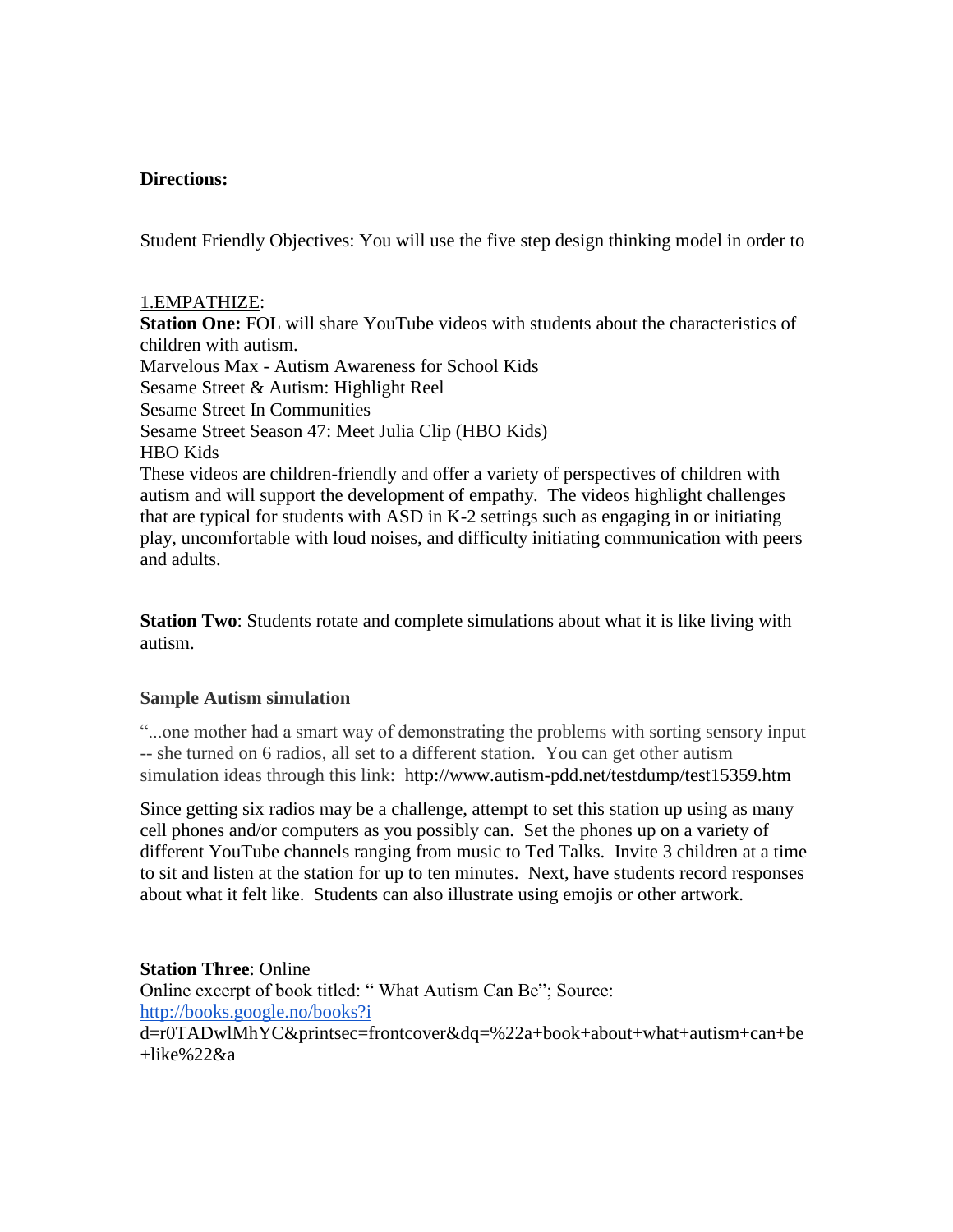Although this book only allows you to read the first 13 pages for free, it does offer an excellent empathetic understanding of how challenging it can be for children with ASD to focus.

Students to begin the first section of their slideshow using their school district Gmail accounts and opening up Google slides. They can record notes about what they learned and experienced in each station.

2. DEFINE: Students will research, explore, and investigate to learn more about the problem identified in Step One.

The FOL needs to set up a site visit or trip to a K-2 classroom. At this point, students can interact with K-2 students by building structures with LEGOs or blocks, reading stories, and/or doing artwork. Have older students ask the K-2 teacher questions about the challenges in social skills and academics experienced by some of the students.

Responses and observations should be recorded on site or immediately upon return to the classroom so students retain all of the information.

Station 1: Students discuss findings with the FOL.

.

Station 2: Students discuss findings with peers. They create illustrations with captions depicting what they saw.

Station 3: Students will begin the second section of their slideshow using their school district Gmail accounts and opening up Google slides. They can record notes about what they learned and experienced on the site visit.

Whole Group: FOL elicits students to share out on all the problems they learned about experienced by students in the K-2 classroom. After discussion and voting, students come to a decision about what challenge they will focus in on in the K-2 classroom by designing a solution for.

3. IDEATE: Students will think of many different types of ideas about a solution for the problem and how their ideas will be used to help solve the problem for users. Please note that users are the people the students are creating a design solution for.

FOL will record student responses on chart paper using the following sentence starter: Our robot could help solve the problem of \_\_\_\_\_\_\_\_\_\_\_ by doing

or

How might we design or utilize a robot to solve a problem or create a solution for the K-2 Autistic Support students?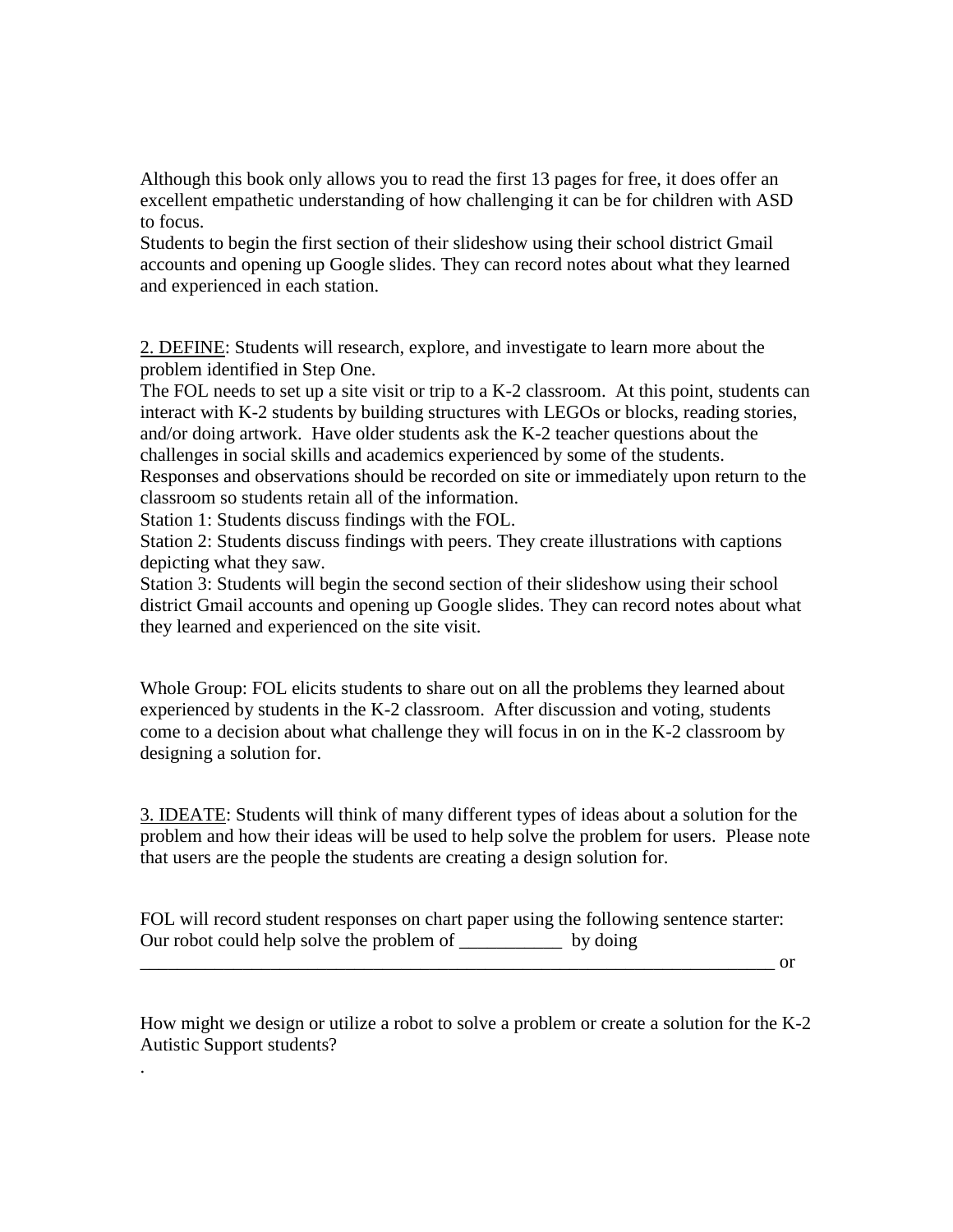Each student should have multiple responses. At this point, the responses can range from realistic to outlandish. It's all about creativity and possibilities.

Station 1: FOL will showcase each robot in the box and discuss the features and what the robot can do in terms of helping to solve the problem.

Station 2: Students can research Milo and other robots that are used to facilitate socialization and instruction for students with autism using YouTube videos and the Google search engine.

Station 3: Students will begin the third section of their slideshow using their school district Gmail accounts and opening up Google slides. They can record notes about the ideas they generated as well as information about the robots currently used in autistic support education.

4. PROTOTYPE: Students will make illustrations and/or models of their ideas.

Station 1: Students begin construction of robots with FOL (and any other supporting adults as suggested earlier in this unit). FOL may want to break down tasks according to complexity level and intentionally place students in groups that match their ability levels.

Station 2: Students will illustrate and write a description of the 3D robot they selected.

Station 3: Students will begin the fourth section of their slideshow using their school district Gmail accounts and opening up Google slides. They can include notes and illustrations about the robot they selected as well as why they elected the robot.

5.TESTING: Students will share the design solution with users and test the solution out with the users. They collect data on the effectiveness of the solution and even get feedback from the users about the effectiveness of the solution and ways to make it better.

The FOL will set up another or ideally multiple site visits in order to for students in role of RTE to test out the effectiveness of the robotics design solution. Students will record their observations regarding the effectiveness of the design solution.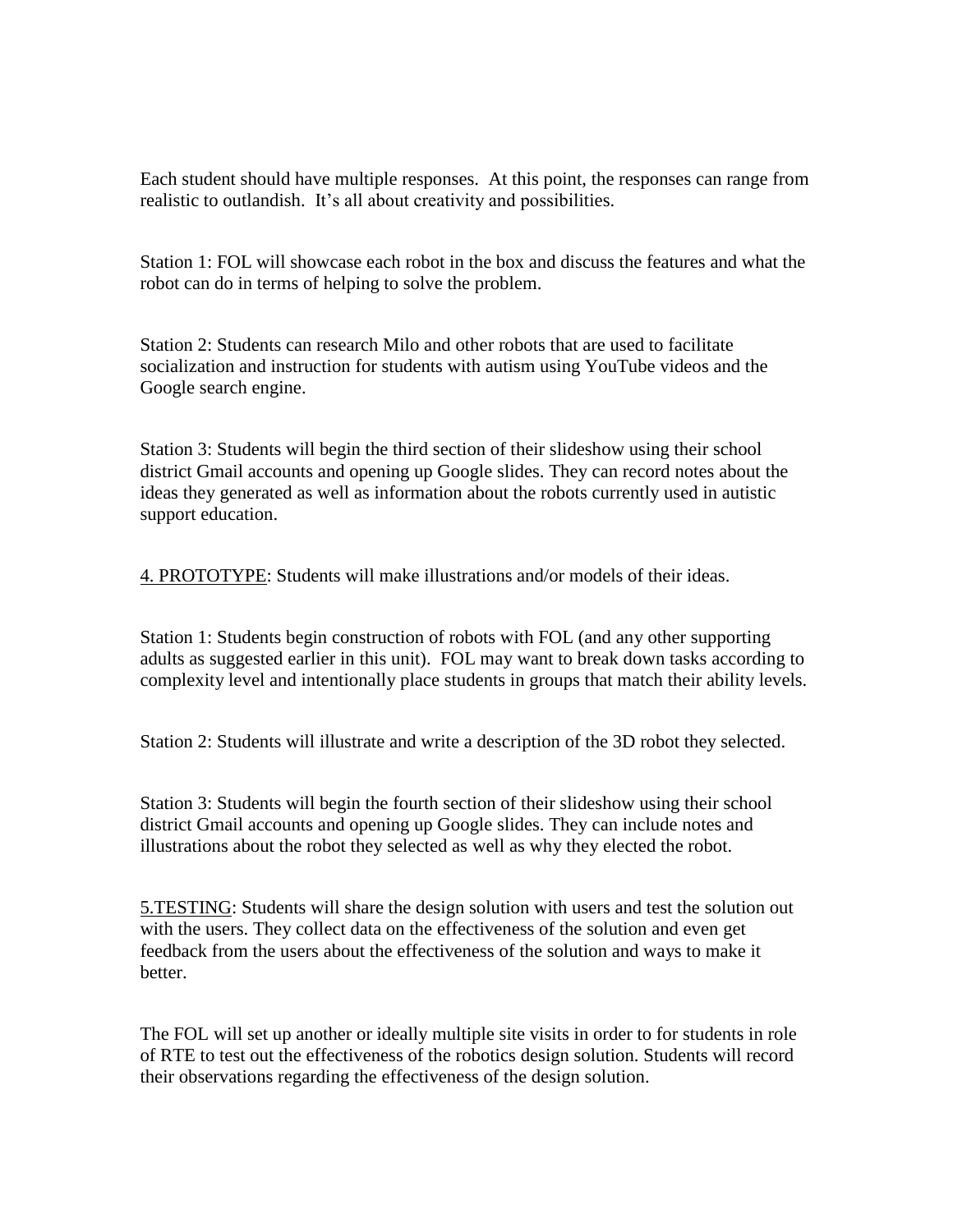Station 1: FOL will work with students in order to discuss outcomes from testing phase and record those on chart paper.

Station 2: Students will record what they learned about robots as well as what they learned from the site visit.

Station 3: Students will begin the final section of their slideshow using their school district Gmail accounts and opening up Google slides. They can include notes and illustrations about the results of the testing phase.

Assessment:

1.Have Students complete the Project Form (See Appendix)

2. Have students complete a slide show illustrating each stage of the design thinking process.

3. FOL will complete the results on rubrics using the modifications you make to those listed in the Appendix as well as the FOL Rubric provided in the Appendix.

4. Invite service providers such as the Speech Therapist to include any data on the Interpersonal Communications rubric in the Appendix

5. Students will complete self-evaluations using the Student Rubric provided in the Appendix.

# **ASSESSMENT TOOLS (See Appendix):**

FOL are expected to modify these rubrics and assessment tools according to the individualized needs of you and your students. I've already provided modified samples of resources I've found online; however, modifications need not be the same for every group of students. Students need to understand "perfection" is not the goal but rather the ability to "try different solutions and make adjustments" as needed. Mistakes should be seen as valuable and part of the learning/designing process.

Sample Skills from Domains used in Life Skills Curriculum:

1.Interpersonal Communications: (include speech service providers if applicable in the evaluation of student) Verbal communication of ideas and/or information

2.Functional Academics (reading of instructional manuals, measuring, hypothesizing 3. Vocational: Following multi-step directions in the context of a real -world authentic scenario.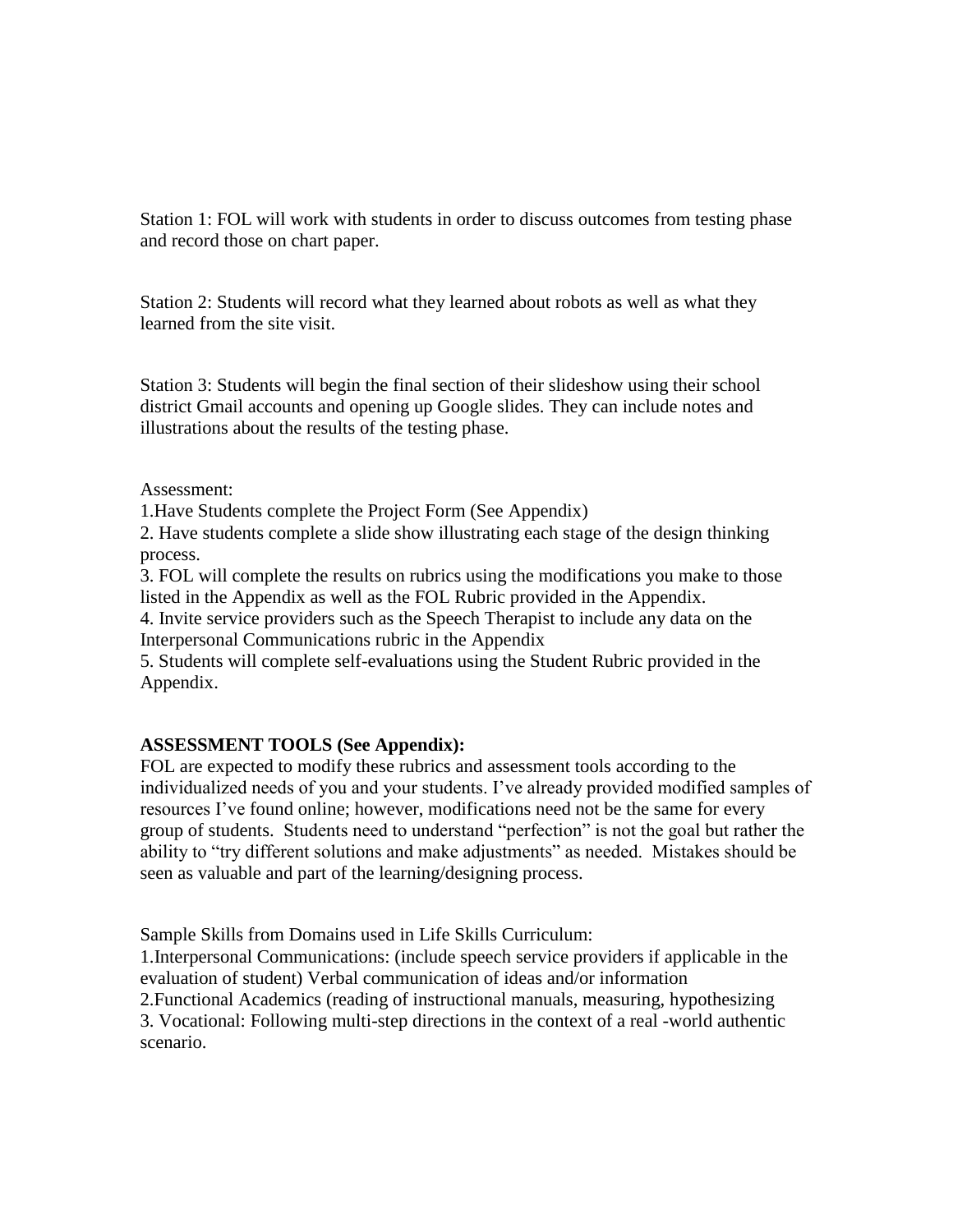### **POST-EVALUATIVE CRITERIA:**

1. Are my students able to distinguish between: a toy and a robot; a machine and a robot? a computer and a robot?

2. Are my students able to employ basic code in order to program a robot according to written and/or verbal directions?

3. Did my students design a solution for a K-2 AS classroom based on site visit by designing or creating a robot to meet that need according to the design thinking process?

**OPTION B:** This second option is for the users of the robotic design solution to be students, staff, and/or community in the school environment. The lesson format is the same with the exception being different scenarios. I've provided a sample; however, FOL will discover their own scenarios as they facilitate students through the steps.

**Description of Problem:** Please identify the problems you will investigate as you complete the project based on a site visit through your building or even your classroom.

#### **SAMPLE SCENARIOS:**

**Ms. Smith is an eighth grade homeroom teacher at the Y School. Ms. Smith is frustrated when her students have to leave their seats to get a pencil from the share table during instruction. Many of Ms. Smith's students are frustrated when their expressive arts teachers (especially the gym and art teachers) are absent. The class must remain in the homeroom and they feel as if they're missing the only opportunity they have during the day to experience movement and creativity. How might we use robotic technology to help Ms. Smith's students?**

**Time Frame:** No less than 16 class periods or the equivalent of two ninety minute sessions per week for the minimum of a month. Teachers may opt to employ this unit during time allotted for Community Based Instruction; on the other hand, this unit may be completed during the designated social studies or science block times. Site visits may occur to other classrooms with the cooperation of other teachers.

**Materials:** These are only suggested robotic choices I have selected based on their ease of use by novices, affordability, and quality:

[KIKO.893 Artificial Intelligence Robot Kit](https://www.scientificsonline.com/product/sku/3156304) Item #: 3156304; Evolution Robot Kit Item #: 3155876; Cyber Robot Item #: 3155635; [Mio Robot Kit I](https://www.scientificsonline.com/product/sku/3155257)tem #: 3155257; ReCon 6.0 Programmable Rover Item #: 3152603; Smart Bot Item #: 3155774.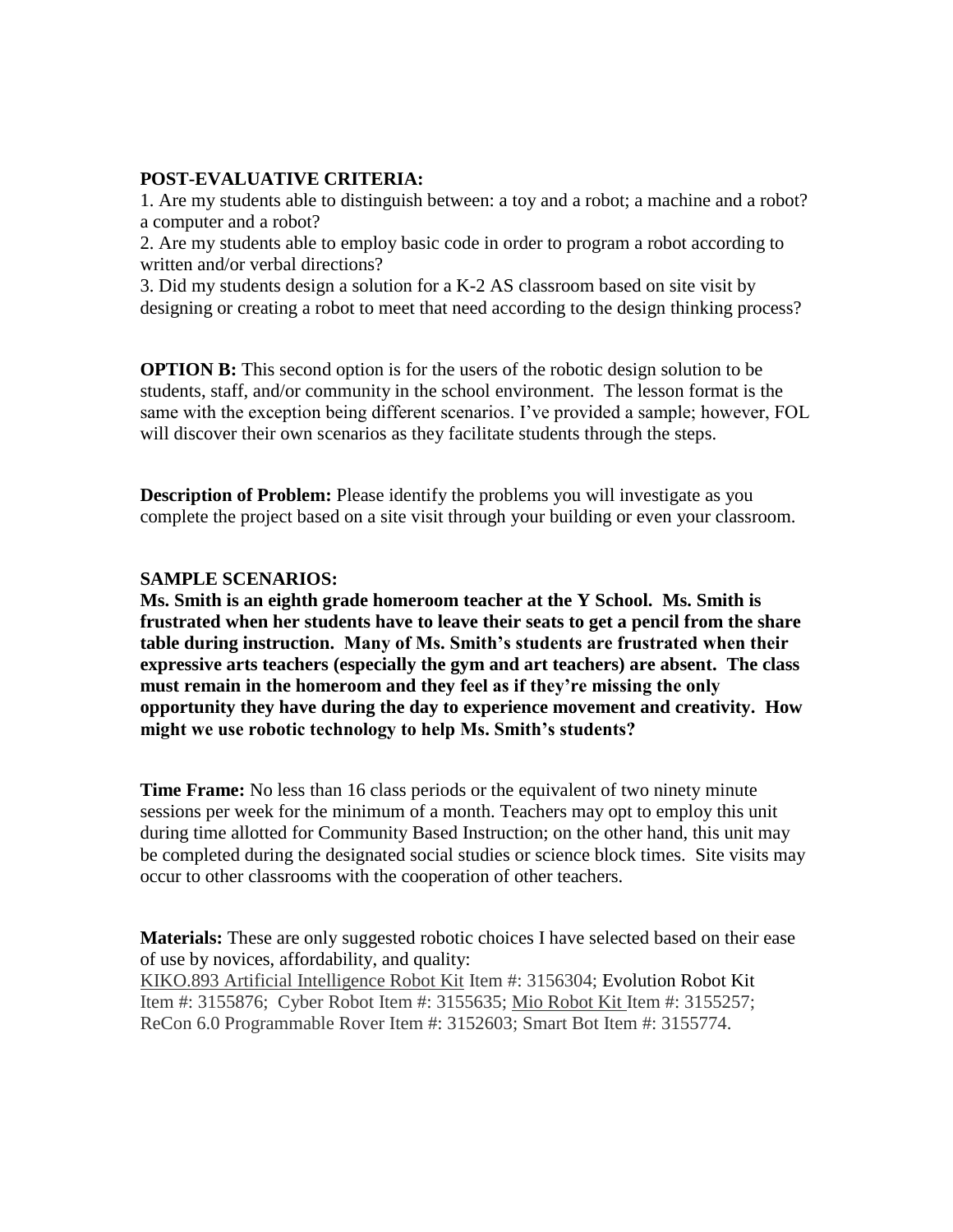Before Beginning the Lessons:

1. Secure Video and Photographic Consent release forms for every student involved in the project. (Be sure to get these releases completed for the students in the cooperating classes as well).

2. Select Rubrics from the Appendix and place in a binder (one per student). Set up the Excel Spreadsheet on your computer with student names. Be prepared to consistently record anecdotal notes regarding student participation, growth, and achievement. Have another or several FOL videotape and/or photograph each session. This will allow students to have visual content for their culminating slideshow or poster board presentations.

3. Gather all supplies for the robot construction and place in a plastic shoebox. If possible, secure multiple containers from a bargain store in order to secure and organize all robot parts.

4. Prepare sticky notes with the name of each part so students are able to identify and select the correct part during the construction process.

Suggestion: I strongly suggest you enlist the support of someone in your building who is comfortable using basic tools to construct an item. I carefully selected robotic kits that our many of our middle grades and secondary students can complete independently with adult supervision; nevertheless, since many FOL such as myself are more comfortable with instructional manipulatives versus hardware tools, I am enlisting the support of designated staff during lunch times as well as a volunteering college students. In exchange, I am offering an invite to a pizza party as well as a letter of commendation for volunteer service for the college student.

Student Friendly Objectives:

You will use the five step design thinking model in order to:

1. Design a solution for students in a classroom who need help with a problem you identify.

2. Role play as a robotics test engineer in order to see if your design solution helped the user.

3. Create and present a slideshow or poster board presentation that shares your design project from start to finish.

#### **Directions:**

#### 1.EMPATHIZE:

**Station One:** FOL will take a site walk or visit classrooms to determine problems.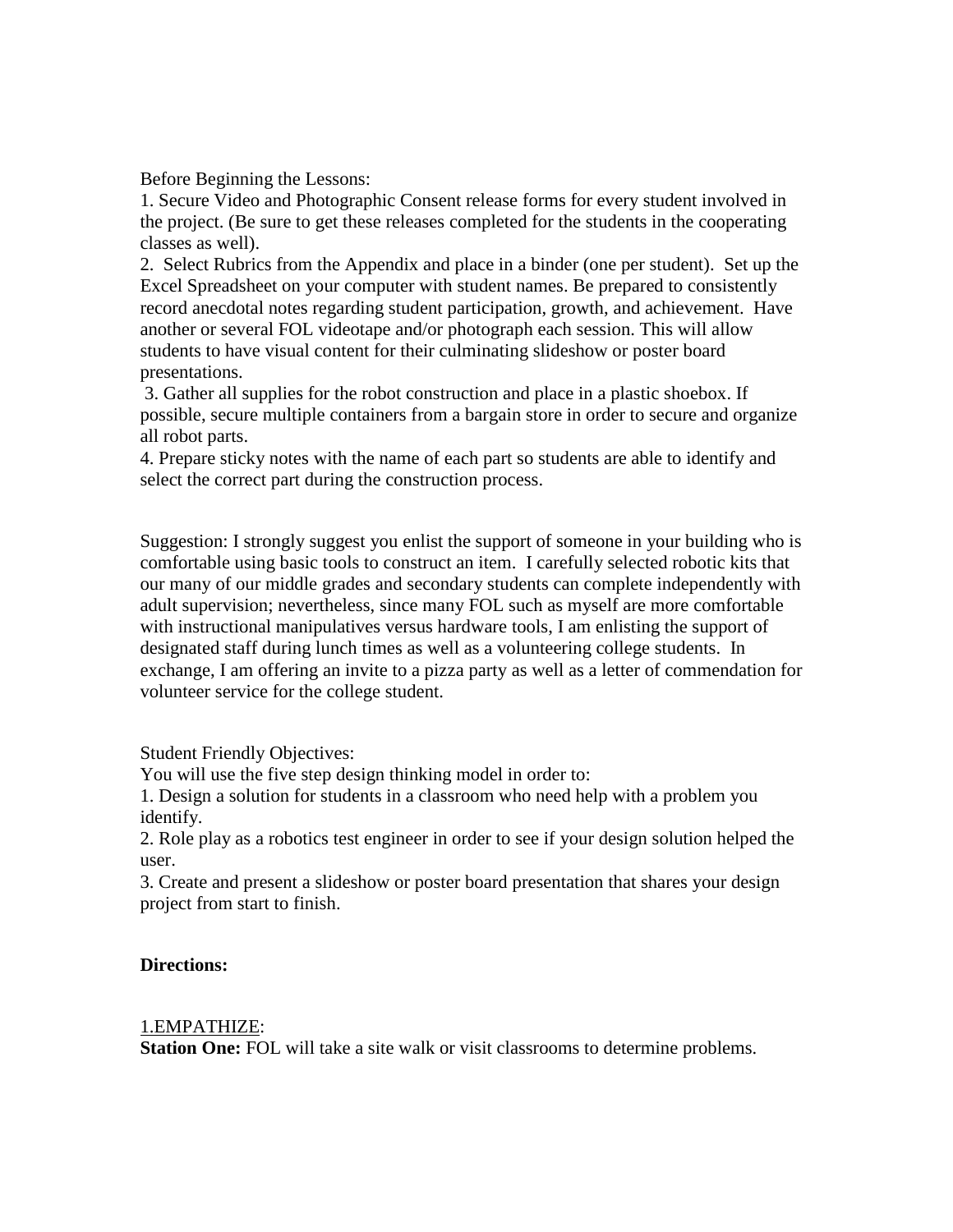**Station Two**: Students rotate and complete simulations about what it is like experiencing the problem.

#### **Station Three**: Online

Students use internet to research the problem and what it is like to experience the problem.

2. DEFINE: Students will research, explore, and investigate to learn more about the problem identified in Step One.

The FOL needs to set up an additional site visit to the cooperating classroom or site to arrange for students to conduct more observations and interviews. Responses and observations should be recorded on site or immediately upon return to the classroom so students retain all of the information.

Station 1: Students discuss findings with the FOL.

Station 2: Students discuss findings with peers. They create illustrations with captions depicting what they saw and heard.

Station 3: Students will begin the second section of their slideshow using their school district gmail accounts and opening up Google slides. They can record notes about what they learned and experienced on the site visit.

Whole Group: FOL elicits students to share out on all the problems they learned about experienced by students in the cooperating classroom or site. After discussion and voting, students come to a decision about what challenge they will focus in on in the classroom or site and design a solution for.

3. IDEATE: Students will think of many different types of ideas about a solution for the problem and how their ideas will be used to help solve the problem for users. Please note that users are the people the students are creating a design solution for.

FOL will record student responses on chart paper using the following sentence starter: Our robot could help solve the problem of \_\_\_\_\_\_\_\_\_\_\_\_\_\_\_\_\_\_\_\_\_\_\_\_\_\_\_\_ by doing  $\overline{\text{or}}$ 

How might we design or utilize a robot to solve a problem or create a solution for a problem experienced by students, staff, and/or visitors in our school community? .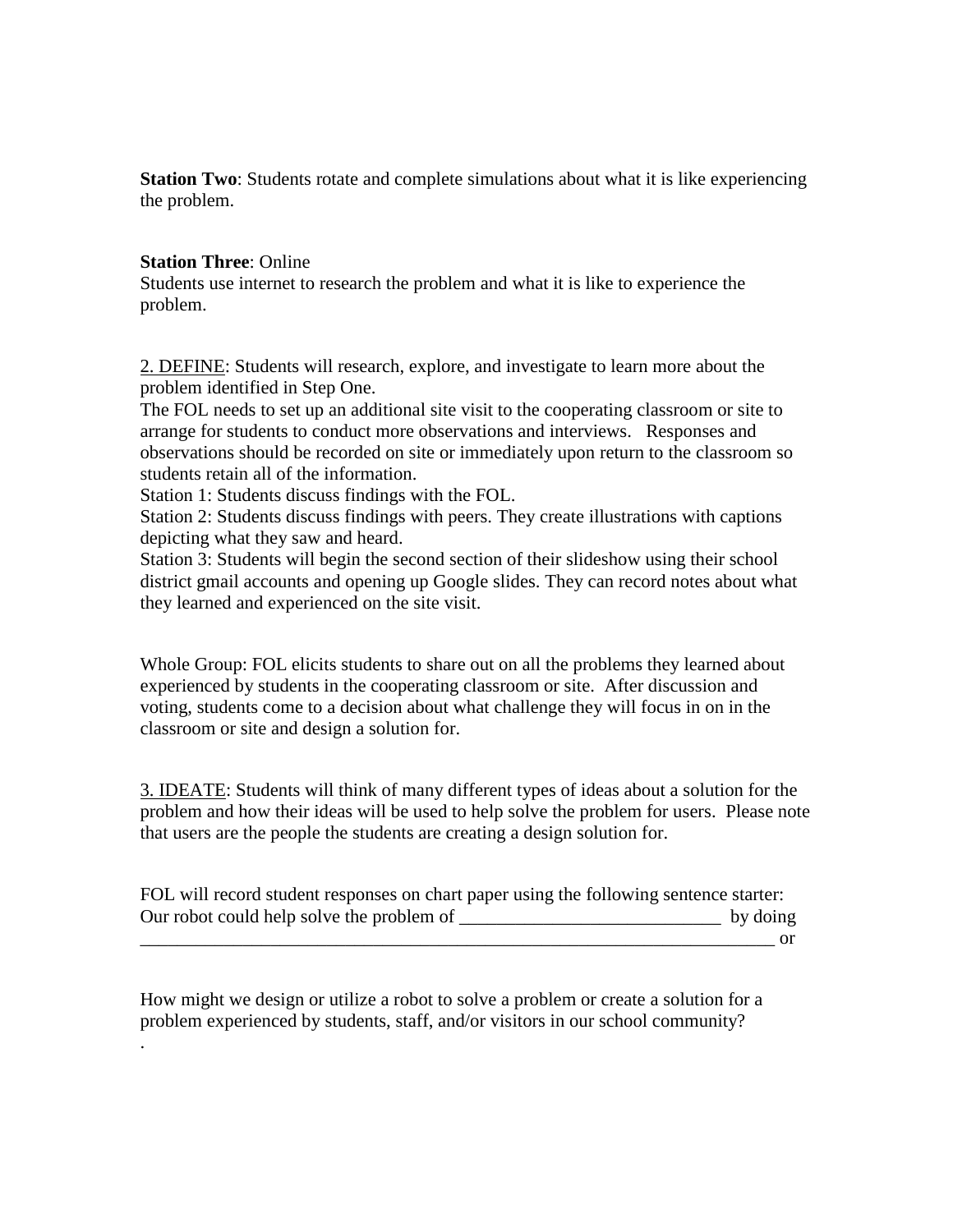Each student should have multiple responses. At this point, the responses can range from realistic to outlandish. It's all about creativity and possibilities.

Station 1: FOL will showcase each robot in the box and discuss the features and what the robot can do in terms of helping to solve the problem.

Station 2: Students can research uses of robots that are used to solve different types of problems by performing services or actions using YouTube videos and the Google search engine.

Station 3: Students will begin the third section of their slideshow using their school district gmail accounts and opening up Google slides. They can record notes about the ideas they generated as well as information about the robots currently used to solve problems.

4. PROTOTYPE: Students will make illustrations and/or models of their ideas.

Station 1: Students begin construction of robots with FOL (and any other supporting adults as suggested earlier in this unit). FOL may want to break down tasks acccording to complexity level and intentionally place students in groups that match their ability levels.

Station 2: Students will illustrate and write a description of the 3D robot they selected.

Station 3: Students will begin the fourth section of their slideshow using their school district gmail accounts and opening up Google slides. They can include notes and illustrations about the robot they selected as well as why they elected the robot.

5.TESTING: Students will share the design solution with users and test the solution out with the users. They collect data on the effectiveness of the solution and even get feedback from the users about the effectiveness of the solution and ways to make it better.

The FOL will set up another or ideally multiple site visits in order to for students in role of RTE to test out the effectiveness of the robotics design solution. Students will record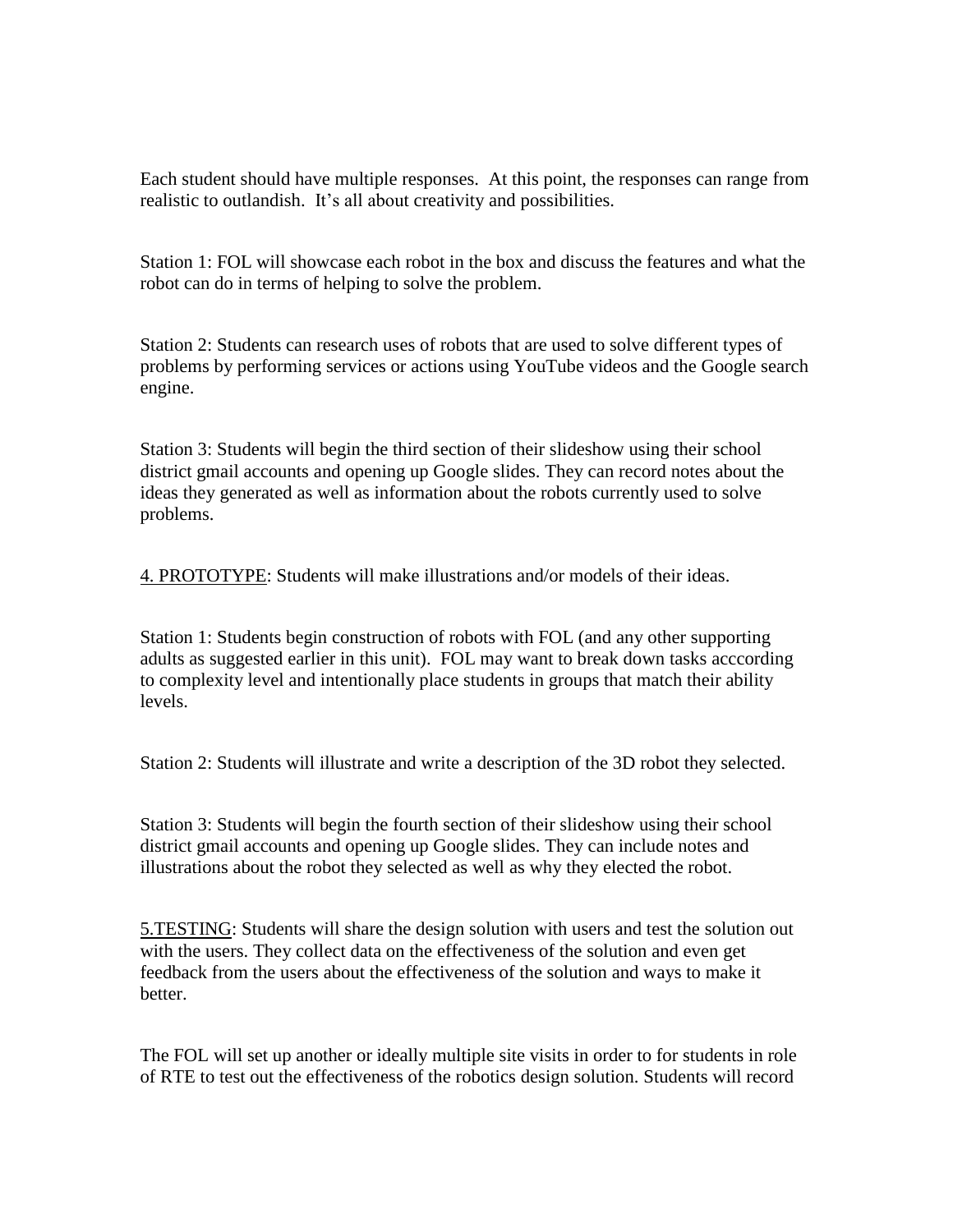their observations regarding the effectiveness of the design solution. In this option, student RTE will also elicit feedback about the design solution from users through conversations and interviews.

Station 1: FOL will work with students in order to discuss outcomes from testing phase and record those on chart paper.

Station 2: Students will record what they learned about robots as well as what they learned from the site visit.

Station 3: Students will begin the final section of their slideshow using their school district gmail accounts and opening up Google slides. They can include notes and illustrations about the results of the testing phase.

#### Assessment:

Have Students complete the Project Form (See Appendix)

Have students complete a slide show illustrating each stage of the design thinking process.

FOL will complete the results on rubrics using the modifications you make to those listed in the Appendix as well as the FOL Rubric provided in the Appendix.

Invite service providers such as the Speech Therapist to include any data on the Interpersonal Communications rubric in the Appendix

Students will complete self-evaluations using the Student Rubric provided in the Appendix.

#### **ASSESSMENT TOOLS (See Appendix):**

FOL are expected to modify these rubrics and assessment tools according to the individualized needs of you and your students. I've already provided modified samples of resources I've found online; however, modifications need not be the same for every group of students. Students need to understand "perfection" is not the goal but rather the ability to "try different solutions and make adjustments" as needed. Mistakes should be seen as valuable and part of the learning/designing process.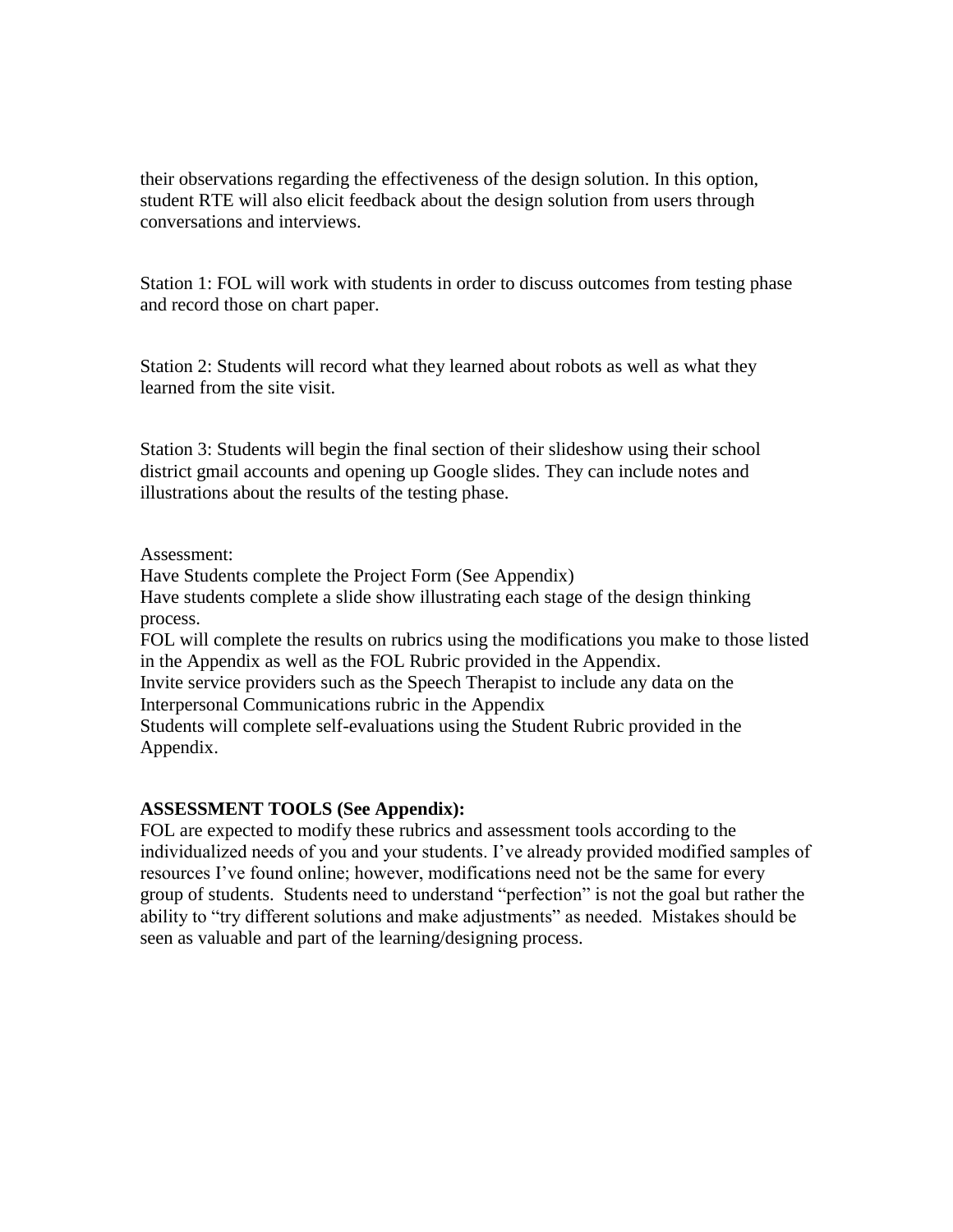Sample Skills from Domains used in Life Skills Curriculum:

1.Interpersonal Communications: (include speech service providers if applicable in the evaluation of student) Verbal communication of ideas and/or information

2.Functional Academics (reading of instructional manuals, measuring, hypothesizing 3. Vocational: Following multi-step directions in the context of a real -world authentic scenario.

### **POST-EVALUATIVE CRITERIA:**

1. Are my students able to distinguish between: a toy and a robot; a machine and a robot; a computer and a robot?

2. Are my students able to employ basic code in order to program a robot according to written and/or verbal directions?

3. Did my students design a solution for a "real world" need by designing or creating a robot to meet that need according to the design thinking process?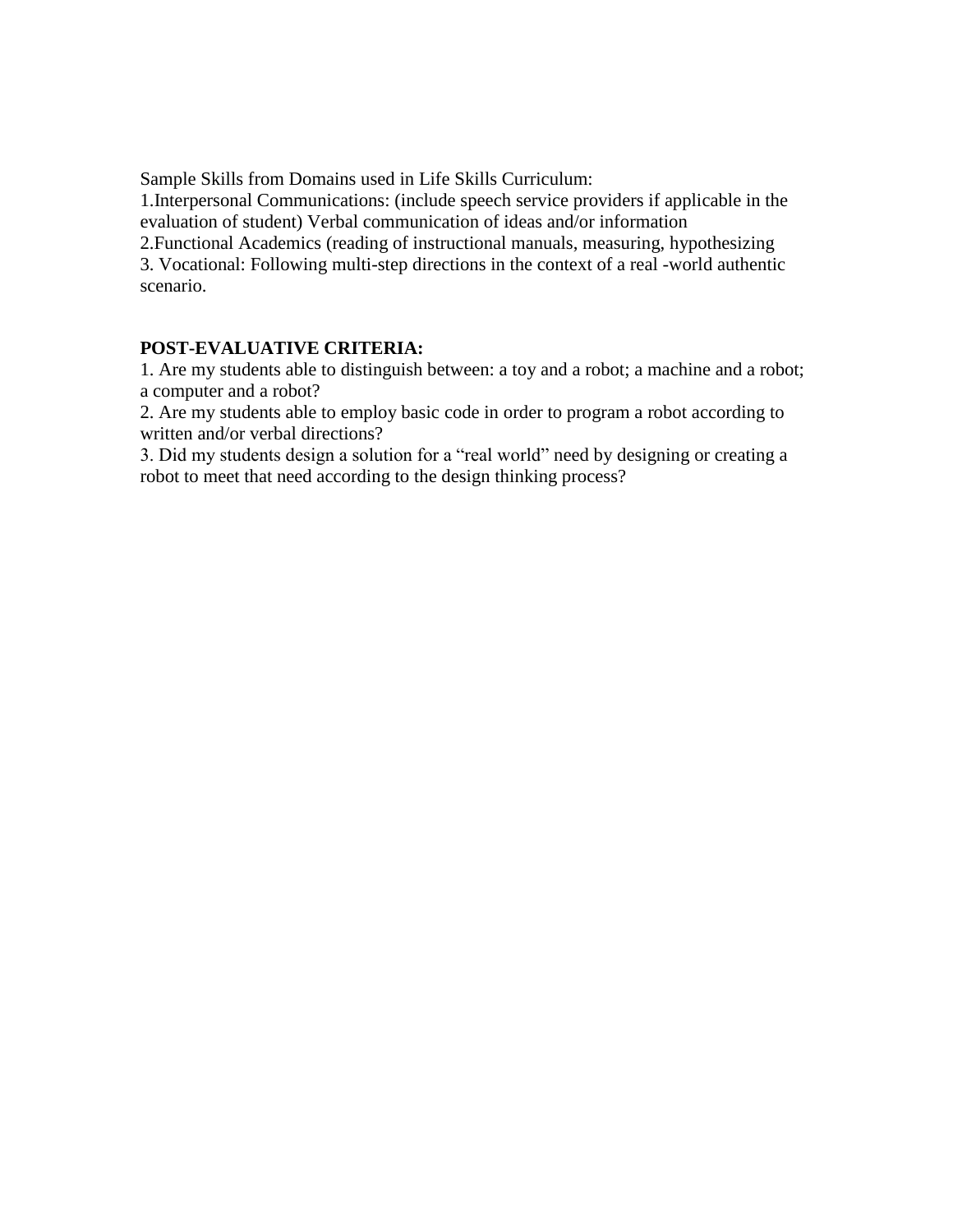#### **Sources**

Berry, C. A. (2016, June). Robotics For All Ages: A Standard Robotics Curriculum for K-16. *IEEE Robotics & Automation Magazine*, 40-46.

Brown, A. S. (2018, February). Face To Face With Autism. *Mechanical Engineering*, 35- 40.

Francis, K. & Poscente, M. (2017). Building number sense with Lego Robots. *Teaching Children Mathematics, 23*(5), 310-312. doi:10.5951/teacchilmath.23.5.0310"

Herold, B. (2017, June 15). Poor Students Face Digital Divide in How Teachers Learn to Use Tech. *Education Week*, *36*(35). Retrieved April 20, 2018 from https://www.edweek.org/ew/articles/2017/06/14/poor-students-face-digital-divide-inteacher-technology-training.html

Interactive Robotic Social Mediators as Companions. (2010). *Guidelines For Using Robots In Education and Play Therapy Sessions For Children With Disabilities.* Originator: AOSTA.

Iosa, M., Morone, G., Cherubini, A. et al. Journal of. Medical Biological. Engineering. (2016) 36: 1. https://doi.org/10.1007/s40846-016-0115-2

Lawton, J. (2016,Sep-Oct) Collaborative robots:The next frontier of manufacturing *In-Tech Magazine,*. Retrieved from https://searchenterpriseai.techtarget.com/ definition/ android-humanoid-robot

Post, P., Howell, R., & Rakocy, L. (1988, January). Robot technology:Implications for education. *Educational Technology*, 39-45.

Resnick, M., Maloney, J., Monroy-Hernandez, A., Rusk, N. , Eastmond, E. , Brennan, K., Millner, A., Rosenbaum, E., silver, J., Silverman, B., Kafai, Y. (2009). Scratch: Programming For All. Communication of the ACM, 52(11), 62-67. doi:10.1145/1592761.1592779.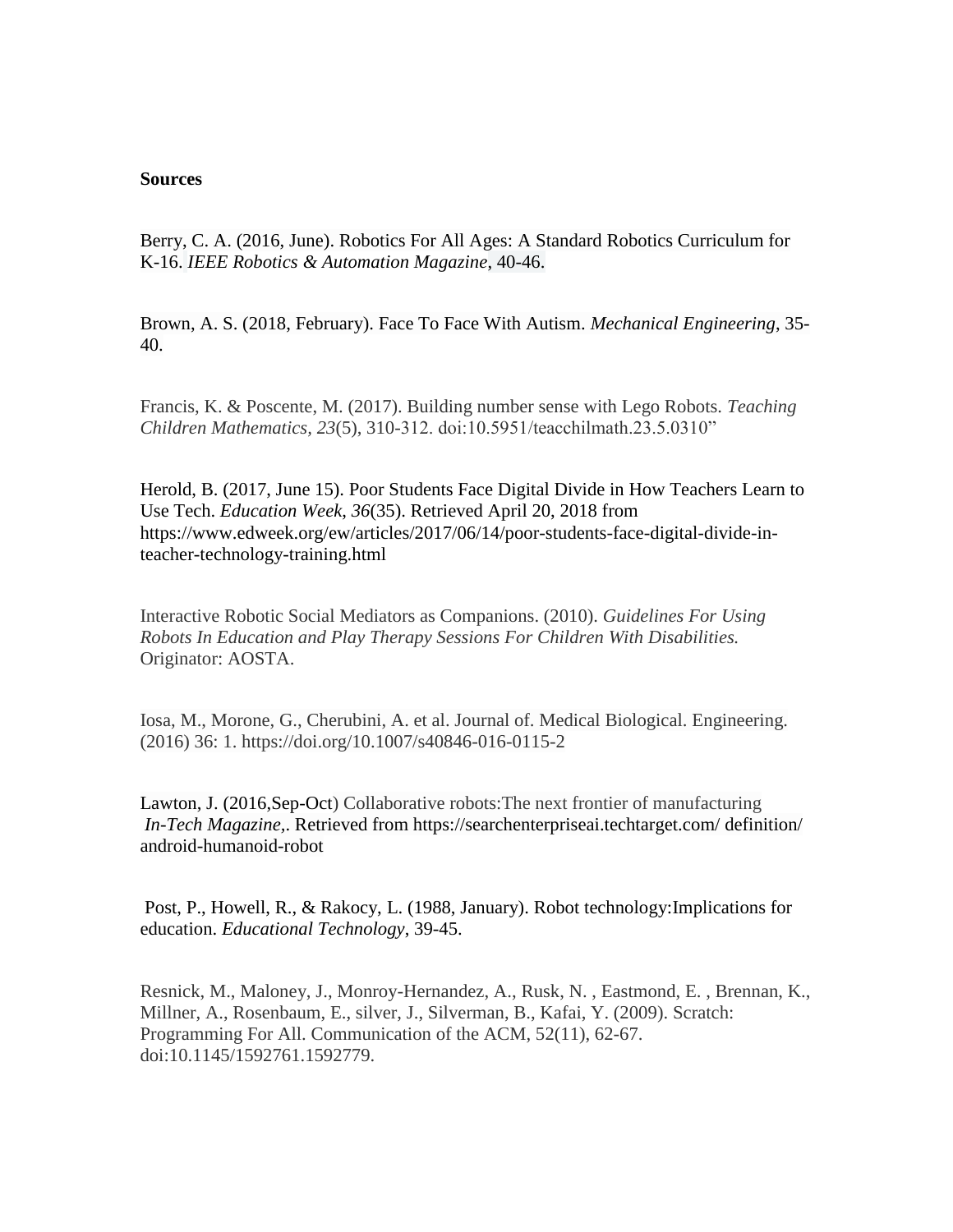Rouse, M. Re: Androids:Academic Integrity [Online Post] Retrieved fom https://searchenterpriseai.techtarget.com/definition/android-humanoid-robot

Šabanović, S. Int J of Soc Robotics (2010) 2: 439. https://doi.org/10.1007/s12369-010- 0066-7

Sayyu, C. T. (2013, August). Types of Robot [Random Stories and Thoughts]. Retrieved from http://ct-sayyu.blogspot.com/2013/08/types-of-robot.html

Slavin, T.: Coding with the Sphero SPRK Edition Robot." *Beanz,*. Retrieved from https://www.kidscodecs.com/coding-with-the-sphero-sprk-edition-robot/

Soft Robots Run on Vacuum Power. (n.d.).Chemical Engineering Progress News, 113(10), 10–12. Retrieved from https:// www. Aiche.org/ search/site /Soft%20Robots%20run% 20on%20vacuum%20power

**Annotated Bibliography** 

Compete 360.org.

Compete 360 is described as:

"Compete 360 fosters a design thinking (DT) practice in city schools by training teachers and by facilitating student-led projects that address a problem in the classroom, school, or community. Compete 360 also hosts the DT Philly Challenge (grades 6-12) and the DT Philly Showcase (grades K-5), where students share their projects with professionals from the design and business communities (http://compete360.org/compete-360)." Visiting the Middle and High School Teams link is a starting place to see how design thinking projects are created and implemented. Follow these steps:

1.Type Compete 360 in your browser

2. Click About link and read all sctions

3. Click DT Philly Challenge: Visit each sub-link titled Teams and LeaderBoard under High School then Middle School Divisions (you can also vist 3-5 and K-2 as well).

4. You will see team names. Click each team name to learn about how each participating school employed the design thinking (DT) process.

5. Click Get Involved if you are interested in getting your class involved in this type of 21st century learning experience. If you are an AS or Life Skills FOL, please do not let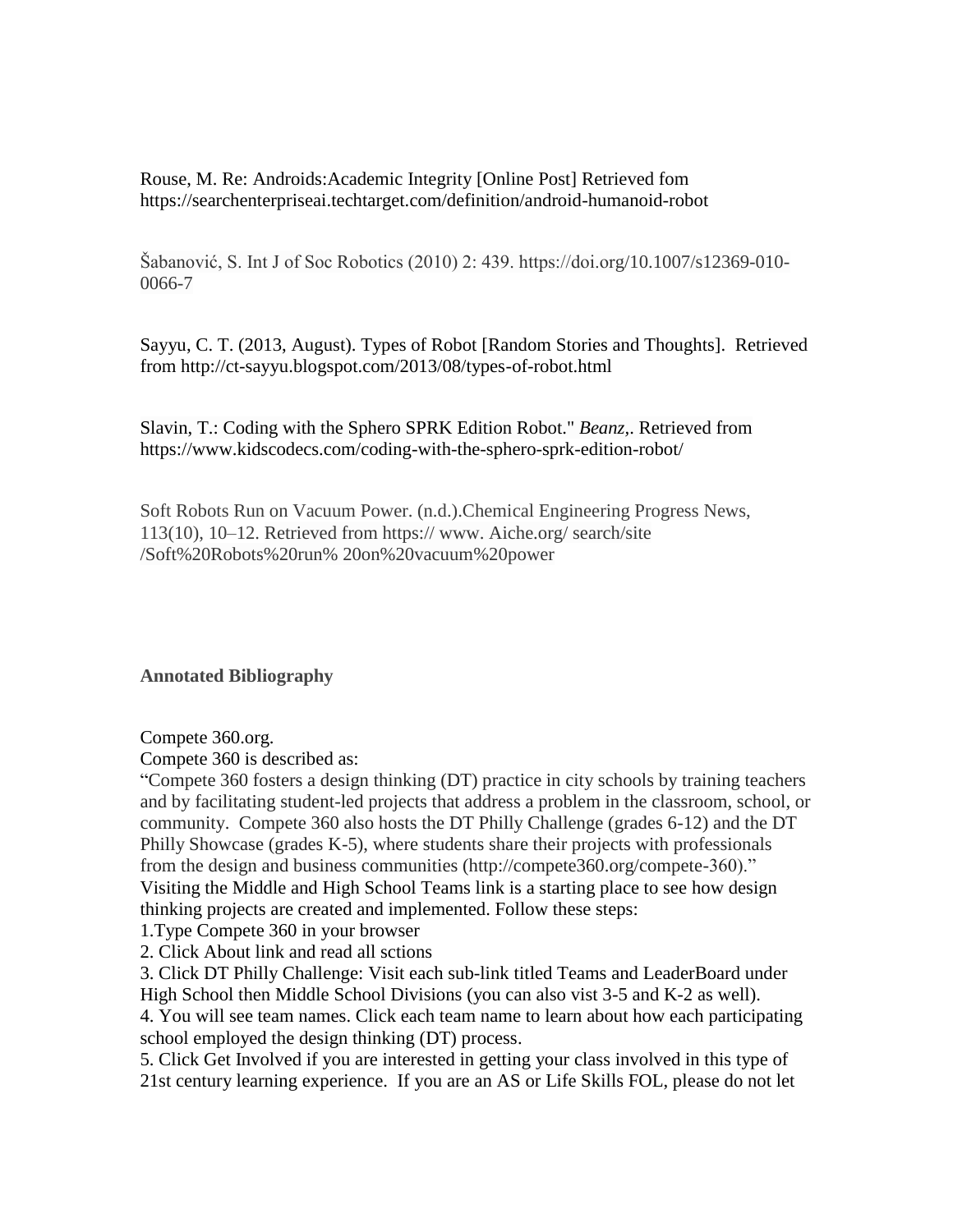that be a barrier. For the past four years, my middle grades class has successfully particpated in this meaningful experience. Thomas Edison has a Life Skills class that also participated **successfully. Our students are creative and innovative. They can engage with General Education peers in competetive and/or educational events.** Another excellent prerequisite FOL resource is http://www.spencerauthor.com/designthinking/ This site offers a comprehensive overview of DT as a process and free introductory projects and materials.

Green, D.. (2012). *Technology: A Byte Sized World.* New York, NY: Kingfisher. This book contains vocabulary and jargon typically used in the field of technology; however, it is written using sometimes humorous and witty descriptions after it offers a very novice friendly defionition of complex terms.

McComb, G. (nd). *Build Your First Robot*. Retrieved from https://www.popularmechanics.com/technology/robots/a7388/build-your-first-robot/

This is an engaging, detailed yet not overly complex task-analyzed step by step article complete with colorful photographs which allows a reader to learn the process of what is involved in building a robot. It is suitable for both the FOL as well as the students.

Sayyu, C. T. (2013, August). Types of Robot [Random Stories and Thoughts]. Retrieved from http://ct-sayyu.blogspot.com/2013/08/types-of-robot.html

A blog written by a student. This will serve as a representation of what a Station Two or Three project can look like as well as an child friendly informational resource about types of robots. It includes photographs of the types of robots as well with clearly written descriptive summaries.

SimpleK12.com: This professional development platform offers technology integration training and resources including computer programming for educators from basic to advanced. The cost may be written off on income taxes as well; however, SimpleK12 also offers at least three to five free trainings to educators weekly. Teachers may subscribe via email in order to receive free offers for online professional development.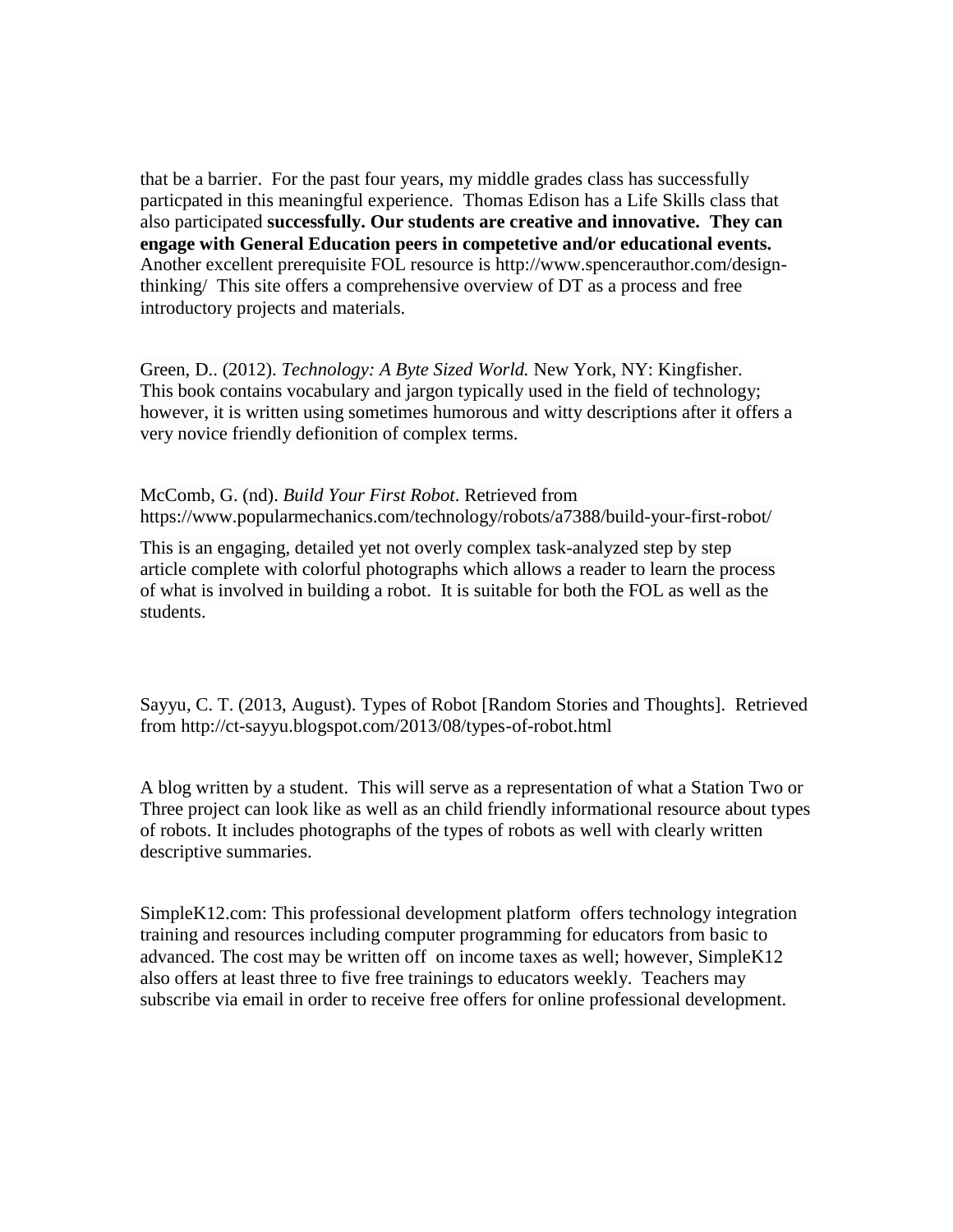Sprouts. 2017, October 23. *The Design Thinking Process.* Retrieved from https://www.youtube.com/watch?v=\_r0VX-aU\_T8

This is a student a well as adult friendly video which teaches about th design thinking process using animation.

Thangavel, P. [Avid Robotics Learner](2017, November 8). What-is-the-differencebetween-a-machine-and-a-robot. Message posted to https://www.quora.com/What-isthe-difference-between-a-machine-and-a-robot

This is a student a well as adult friendly video which teaches about the difference between a robot and a machine. It is jargon free.

https://dschool-old.stanford.edu/groups/k12/wiki/e04cb/HFLI\_Rubric.htm This site offers rubrics which may be modified as needed by the FOL.

https://www.apple.com/education/curriculum/

Apple Teacher is a free, self-paced professional learning program. Build skills on iPad and Mac that directly apply to activities with your students, and earn recognition for what you learn.

https://www.apple.com/retail/fieldtrip/

This is the Community Outing rebooted. Please contact me for ideas on suggested relevant IEP goals. Take your students or fellow teachers on an Apple Field Trip for an unforgettable learning experience. During the hands-on session, your group will take their imaginations to new heights using Apple products. And the work they create can complement existing classroom projects.

The following are card game activities that will serve as a way to prepare students for a rich and meaningful design thinking experience using scenarios, mini-design challenges, and skill based activities:

1. Ready, Set, Design: PublisherHewitt;

2. The Extraordinaire-PublisherCreativity Hub;

3. Maker Ed Card Game- Created by Jackie Gerstein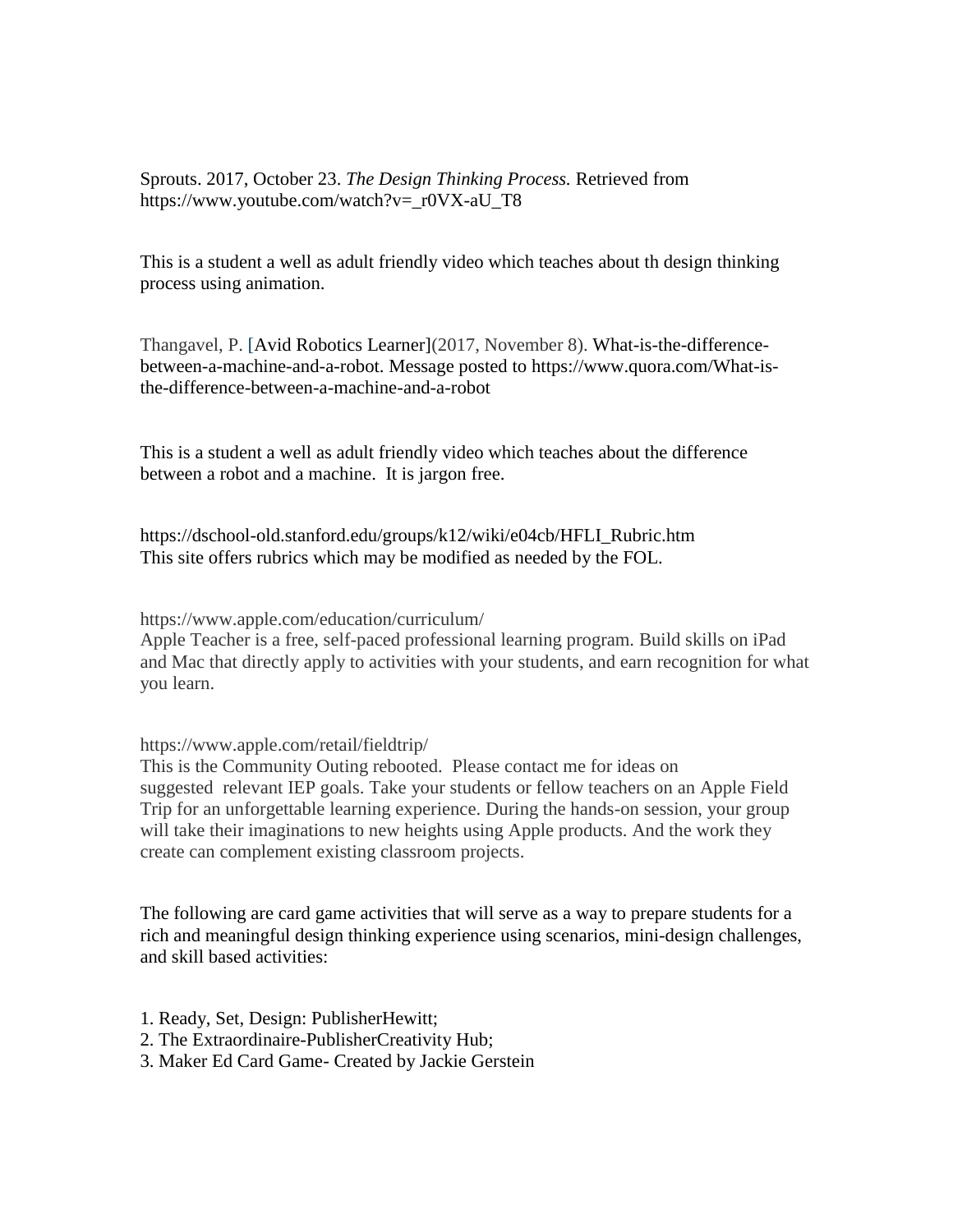**Appendices: Teaching Materials**

## **Appendix A**

## **ROBOTS IN AS EDUCATION STUDENT SELF-ASSESSMENT & DOCUMENTATION SHEET**

### **STUDENT OR STUDENT TEAM NAME:**

**PROJECT NAME:**

**ROBOT ORIGINAL NAME:**

**ROBOT'S RENAME**

**PROJECT GOAL:** 

**PROJECT OUTCOME:**

**PROBLEMS AND CHALLENGES:** 

**WHAT I (WE) MIGHT DO DIFFERENTLY NEXT TIME:**

**SKILLS I LEARNED, SHARED, AND/OR COMPLETED TO COMPLETE THIS PROJECT:**

**HOW THESE SKILLS CAN HELP ME GET IN THE HIGH SCHOOL OF MY CHOICE OR IN A CAREER:**

**MY CULMINATING PROJECT IS:**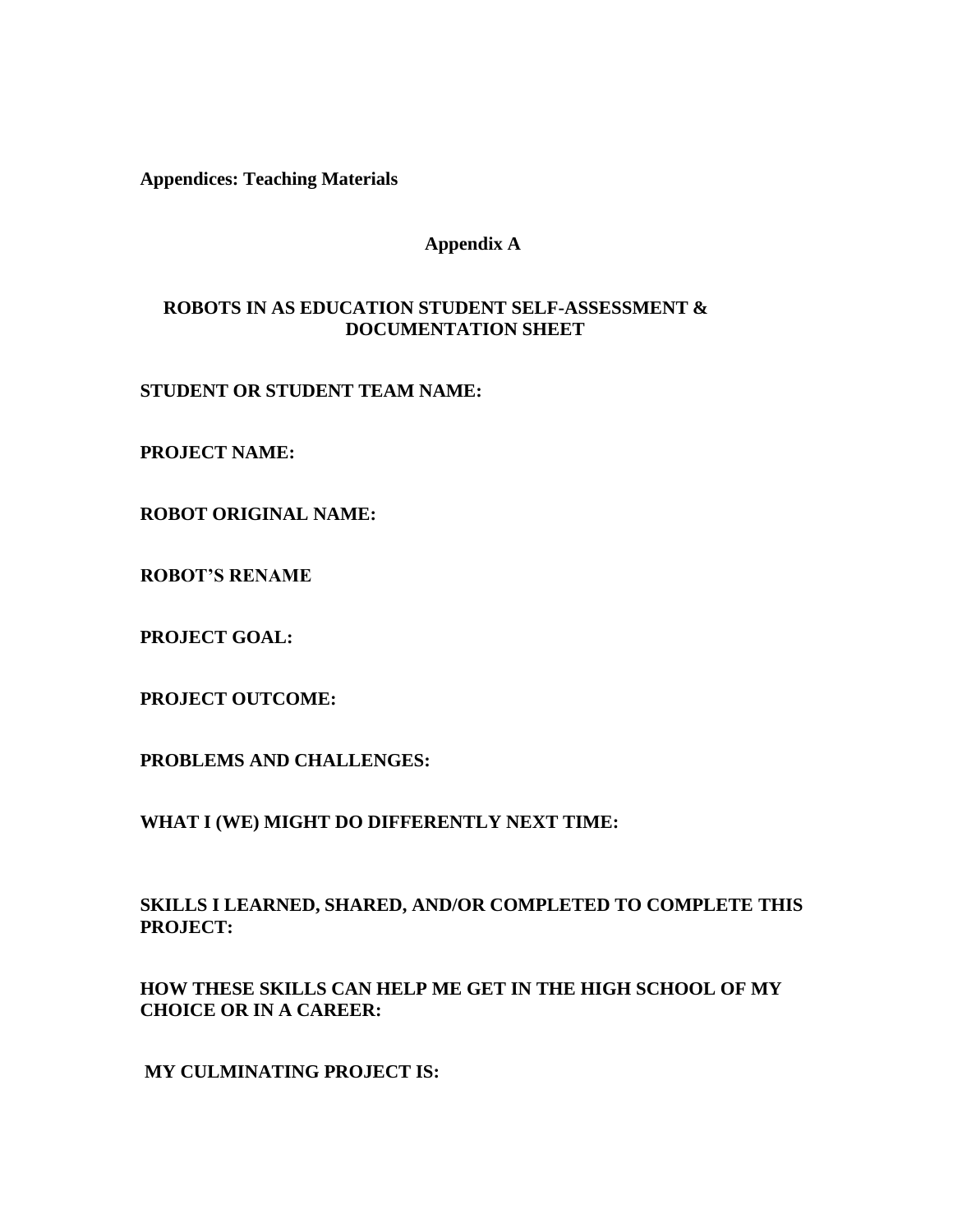**A GOOGLE SLIDE SHOW** 

# **PROJECT POSTERBOARD**

**SLIDE SHOW WITH VERBAL PRESENTATION**

**COMPLETED**

**IN PROGESS**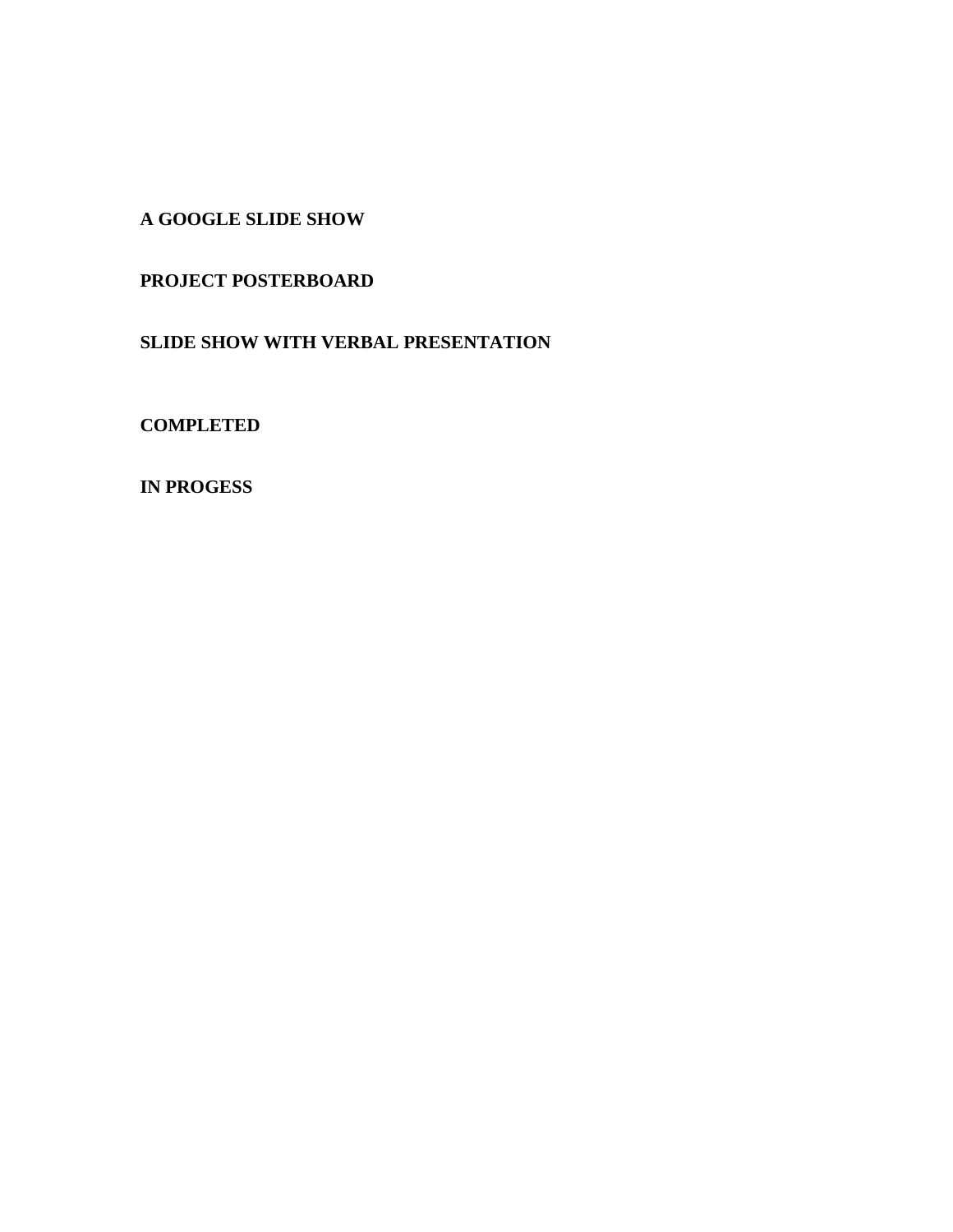# **Appendix B**

**Collaboration/Interpersonal Communication Skills: It is left to individual FOL teams to determine what collaboration looks like for each group of students according to IEP objectives and consultation with the Speech Therapist**

| $\overline{\mathbf{4}}$ | Exceeds Expectation as demonstrated by engaging in |
|-------------------------|----------------------------------------------------|
|                         |                                                    |
| $\overline{\mathbf{3}}$ | Meets Expectation as demonstrated by               |
|                         |                                                    |
|                         |                                                    |
| $\overline{2}$          | Approaches Expectation as demonstrated by          |
|                         |                                                    |
|                         |                                                    |
| $\mathbf{1}$            | Needs improvement as demonstrated bya need to      |
|                         |                                                    |
|                         |                                                    |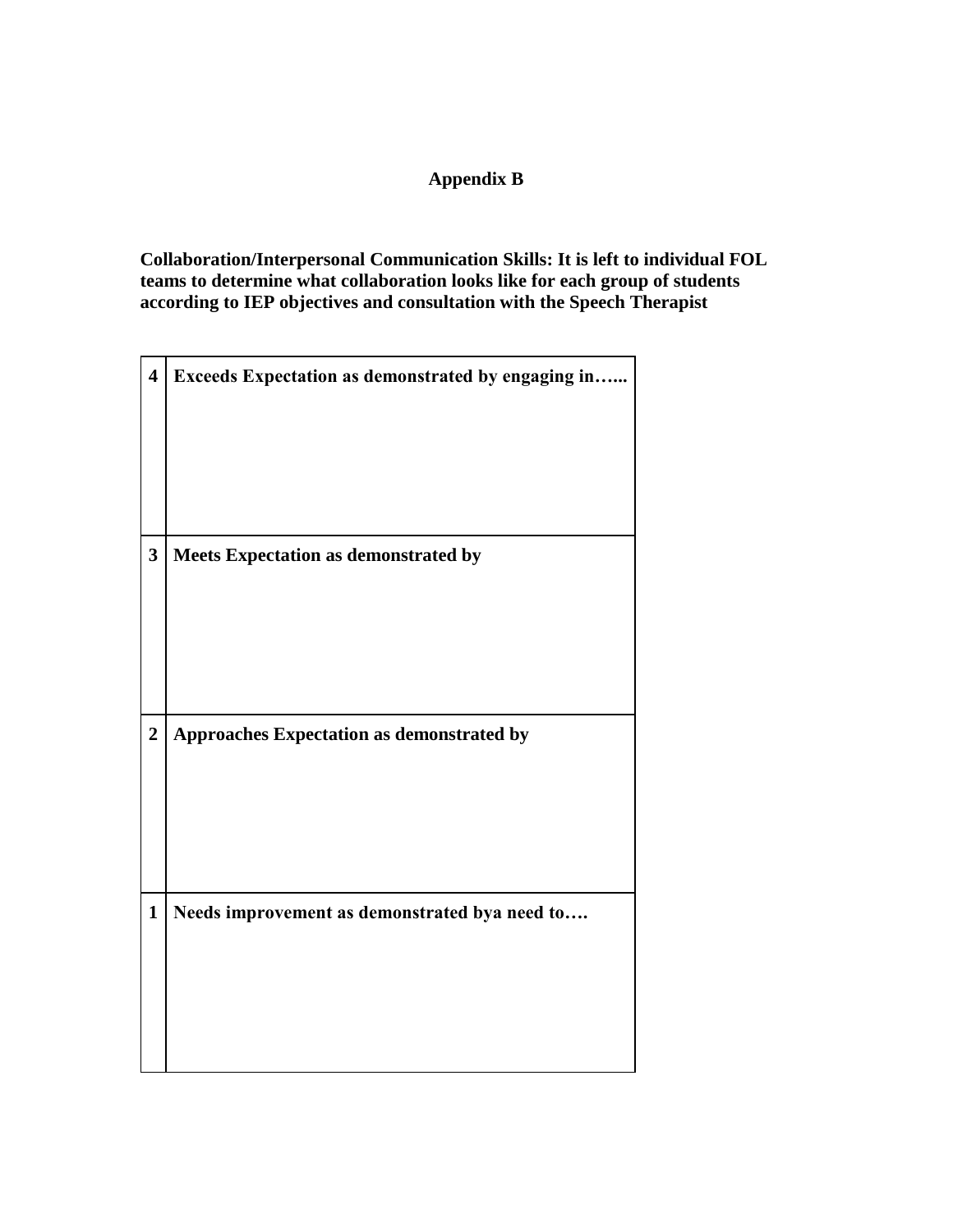# **Appendix C**

"The following rubrics are excerpts from user -friendly and easily modifiable documents available through the Foundations of Innovation course taught to all new 9th grade students in Henry Ford Academy network schools. They may be used to evaluate student growth and achievement for the project based learning design thinking lessons. The Excel Scoring Sheet \* is by far the most simplified yet comprehensive document. I suggest each FOL share with the students in order to allow them to self-monitor. Please visit the website in order to find these rubrics and assessment tools and modify them according to your specifications Source: (https://dschool-

old.stanford.edu/groups/k12/wiki/e04cb/HFLI\_Rubric.html)."

**Rubrics**

| Fondations Of Innovations Teacher Guide v2.0 & Skill Grid.pdf |  |
|---------------------------------------------------------------|--|
| <b>Design Thinking Basic Rubric 1.0</b>                       |  |
| design thinking basic rubric 1 point 0.docx                   |  |
| dt basic rubric 1 point 0.ppt                                 |  |
| dt basic rubric 1 point 0.pdf                                 |  |

*Design Thinking Basic Summative Rubric 1.0*

| dt summative 1 dot 0.ppt    |  |  |  |  |  |  |
|-----------------------------|--|--|--|--|--|--|
| <b>Excel Scoring Sheet*</b> |  |  |  |  |  |  |
| dt summative 1 dot 0.xlsx   |  |  |  |  |  |  |
| Design Thinking Skills      |  |  |  |  |  |  |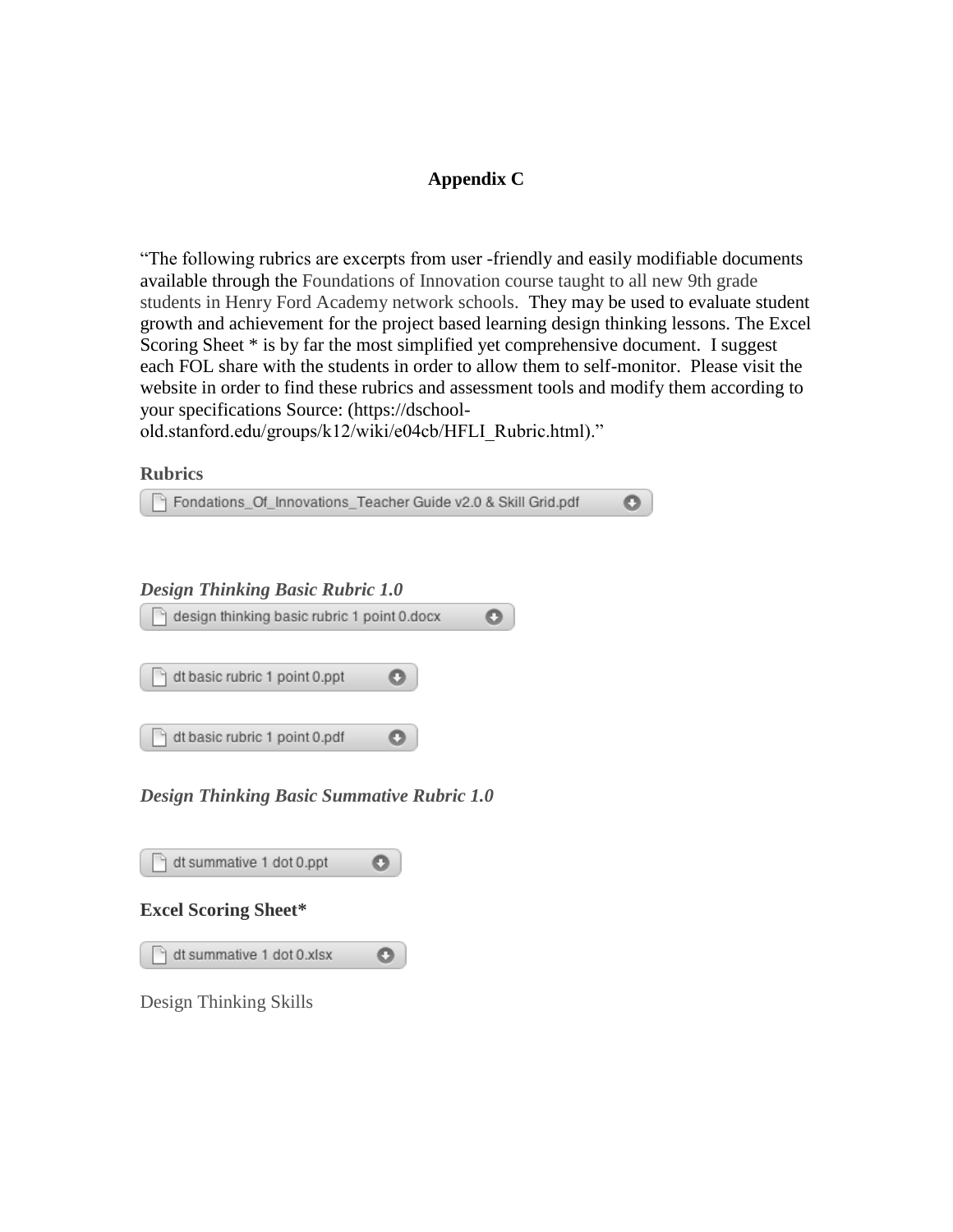| dt br 1 dot 0 skills.ppt    |  |
|-----------------------------|--|
| Concepts and Skills FOI.pdf |  |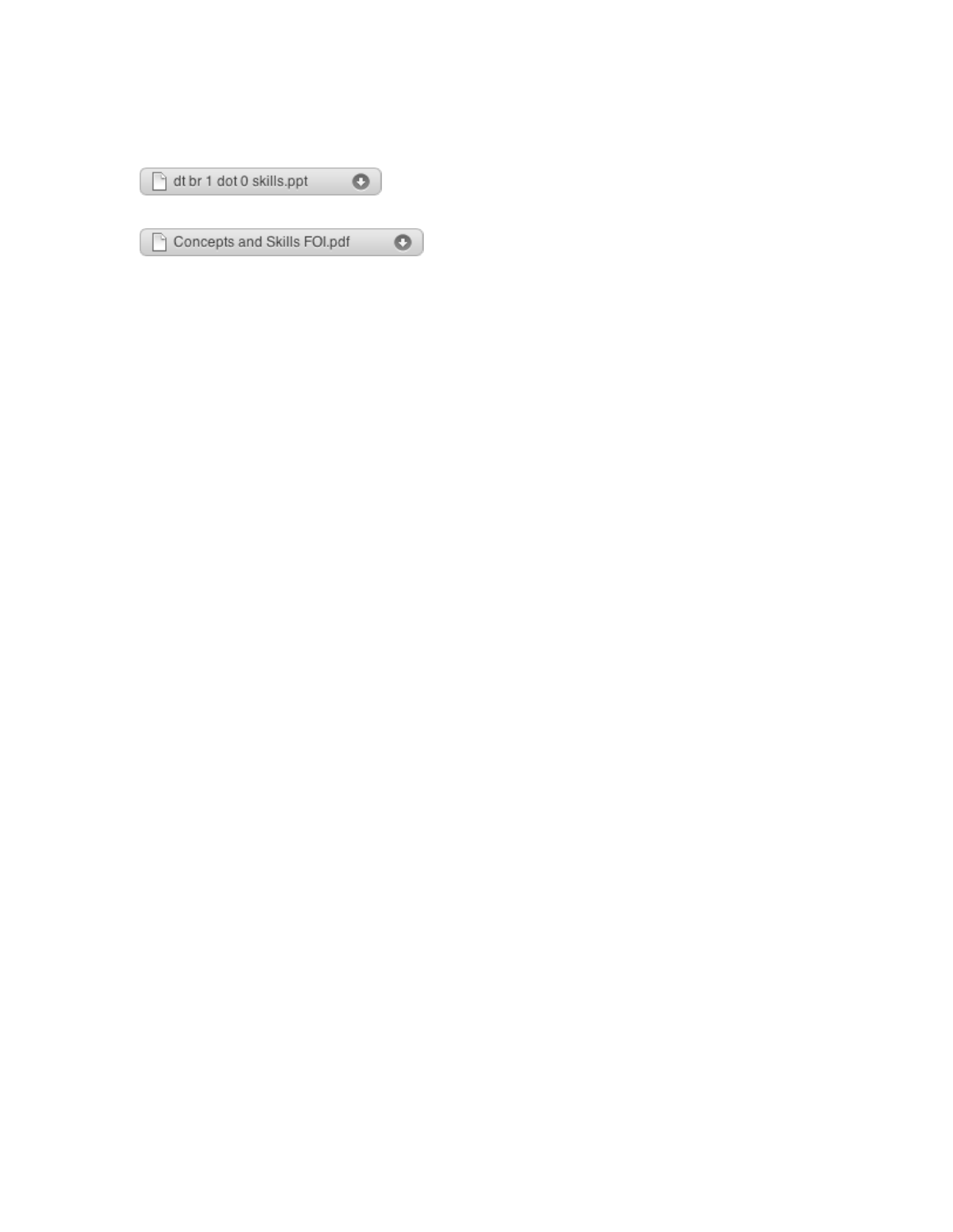# **Appendix D**

**FOL Rubric**

**Level 0: No participation**

**Level 1: Minimal attempt is made. Student(s) engaged in 1/5 parts of the DT process.**

**Level 2: Partial attempts are made. Student(s) engaged in 2/5 parts of the DT processes.**

**Level 3: Attempts are made. Student(s) engaged in 3/5 parts of the DT processes.**

**Level 4: Meaningful attempts are made. Student(s) engaged in 4/5 parts of the DT process.**

**Level 5: Exemplary attempts are made in that the student(s) engaged in 5/5 parts of the DT process.**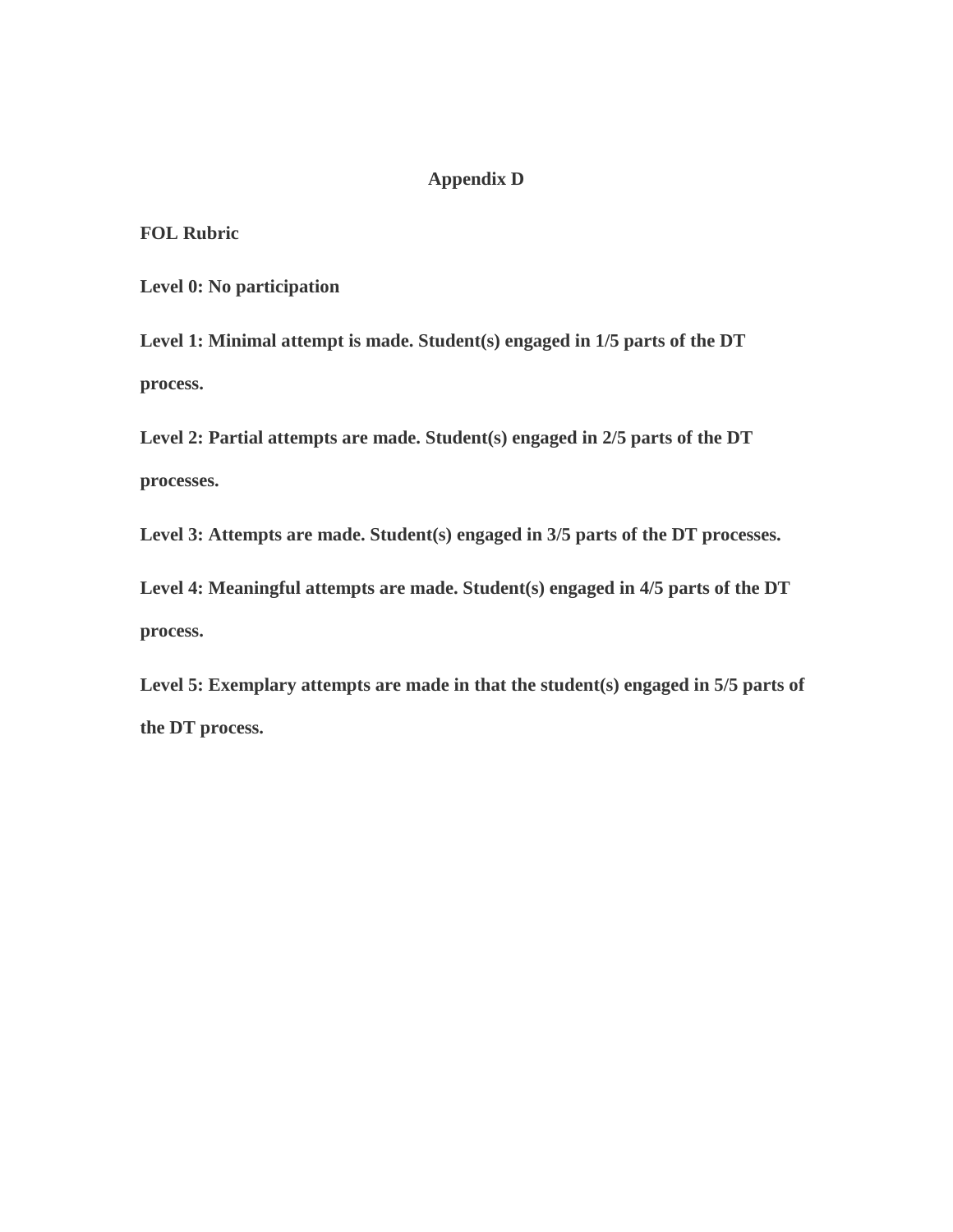# **Appendix E**

**Student Rubric**

**Level 0: I did not participate at all.**

**Level 1: I made a minimal attempt. I engaged in 1/5 parts of the DT process.**

**Level 2: I made a partial attempts. I engaged in 2/5 parts of the DT processes.**

**Level 3: I made some attempts. I engaged in 3/5 parts of the DT processes.**

**Level 4: I made meaningful progress. I engaged in 4/5 parts of the DT process.**

**Level 5: I made exemplary progress because I engaged in 5/5 parts of the DT process.**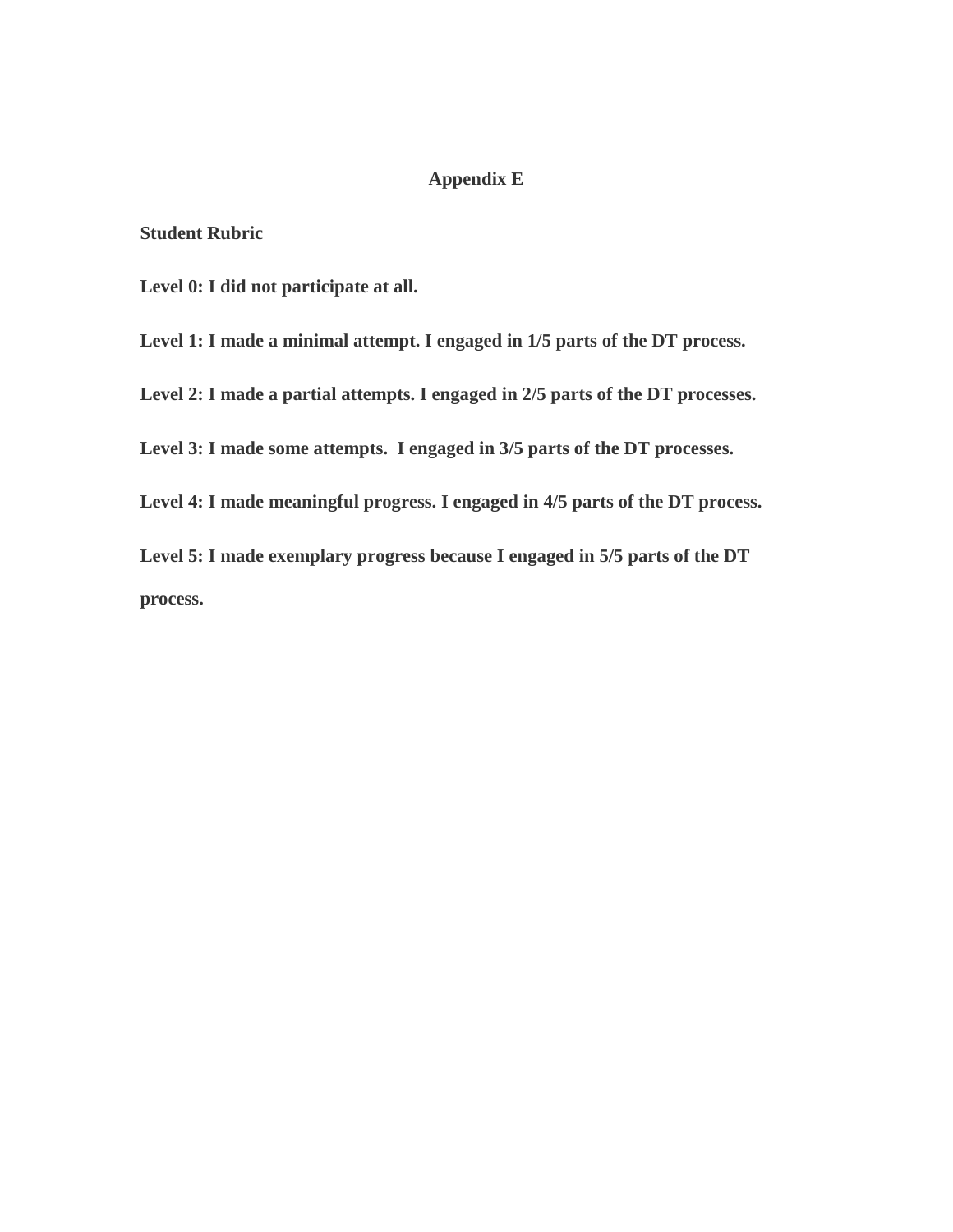# **Appendix: Content Standards**

I have included the PA Alternate Eligible Content standards as they are appropriate indicators used to assess what students with disabilities should know and be able to do.

S8.A.2.1 Apply knowledge of scientific investigation or technological design in different contexts to make inferences to solve problems.

S8.A.2.1.5 Use evidence from investigations to clearly communicate and support conclusions.

S8.A2.1.6 Identify a design flaw in a simple technological system and devise possible working solutions.

S8.A.2.2 Apply appropriate instruments for a specific purpose and describe the information the instrument can provide.

S8.A.2.2.3 Describe ways technology ... extends and enhances human abilities for specific purposes.

# ISTE STANDARDS FOR STUDENTS AND TEACHERS

Since this unit presumes that the FOL may be a novice in technology based education such as myself, I have also included the standards for FOL as well.

#### **Students**

#### 1

# **Empowered Learner**

Students leverage technology to take an active role in choosing, achieving and demonstrating competency in their learning goals, informed by the learning sciences.

# **1c**

Students use technology to seek feedback that informs and improves their practice and to demonstrate their learning in a variety of ways.

# **1d**

Students understand the fundamental concepts of technology operations, demonstrate the ability to choose, use and troubleshoot current technologies and are able to transfer their knowledge to explore emerging technologies.

# 4

# **Innovative Designer**

Students use a variety of technologies within a design process to identify and solve problems by creating new, useful or imaginative solutions. **4a**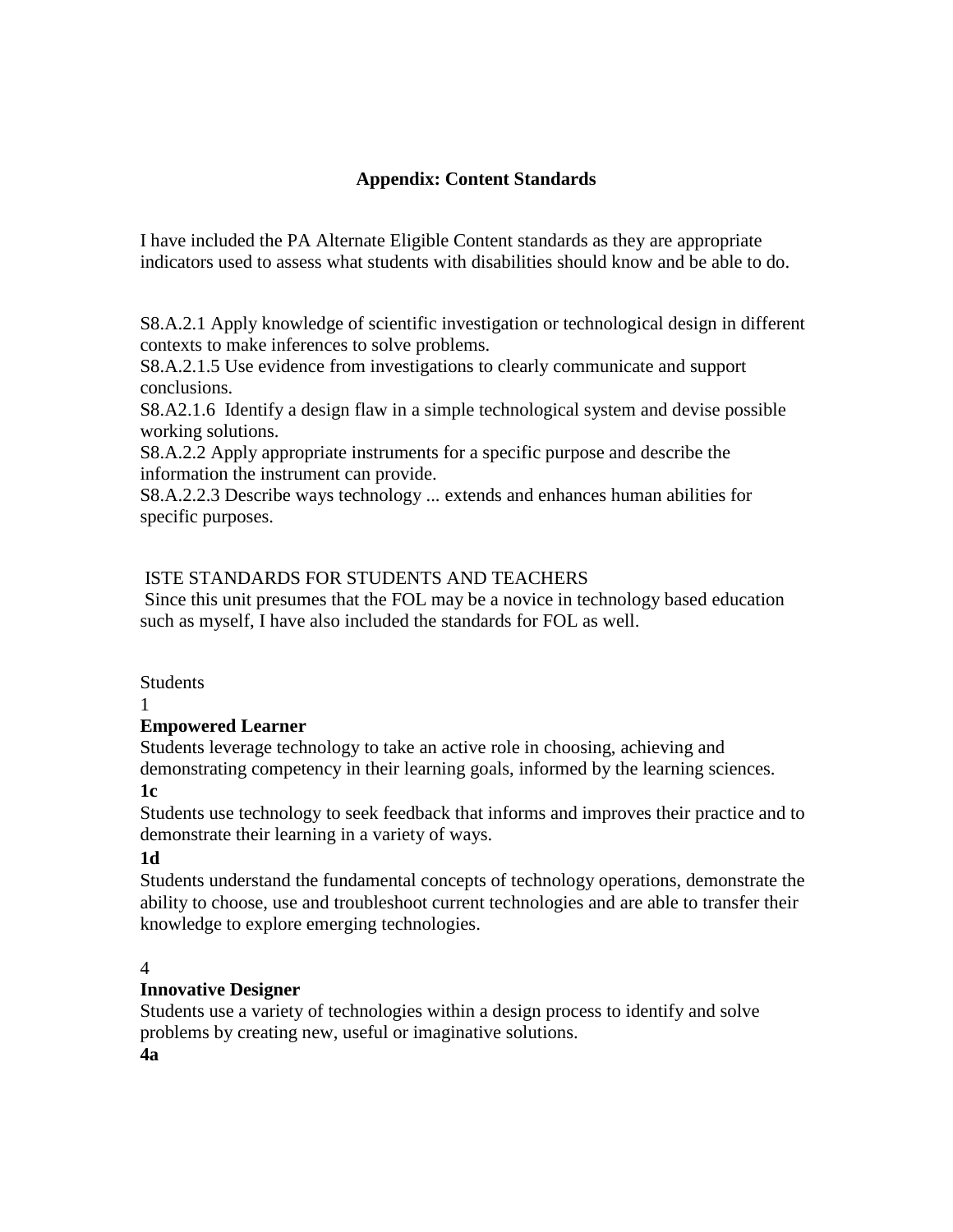Students know and use a deliberate design process for generating ideas, testing theories, creating innovative artifacts or solving authentic problems.

## **4b**

Students select and use digital tools to plan and manage a design process that considers design constraints and calculated risks.

## **4c**

Students develop, test and refine prototypes as part of a cyclical design process.

# **4d**

Students exhibit a tolerance for ambiguity, perseverance and the capacity to work with open-ended problems.

# 6

# **Creative Communicator**

Students communicate clearly and express themselves creatively for a variety of purposes using the platforms, tools, styles, formats and digital media appropriate to their goals. **6a**

Students choose the appropriate platforms and tools for meeting the desired objectives of their creation or communication.

# **6b**

Students create original works or responsibly repurpose or remix digital resources into new creations.

# **6c**

Students communicate complex ideas clearly and effectively by creating or using a variety of digital objects such as visualizations, models or simulations.

# **6d**

Students publish or present content that customizes the message and medium for their intended audiences.

# 7

# **Global Collaborator**

Students use digital tools to broaden their perspectives and enrich their learning by collaborating with others and working effectively in teams locally and globally.

# **7a**

Students use digital tools to connect with learners from a variety of backgrounds and cultures, engaging with them in ways that broaden mutual understanding and learning.

# **7b**

Students use collaborative technologies to work with others, including peers, experts or community members, to examine issues and problems from multiple viewpoints. **7c**